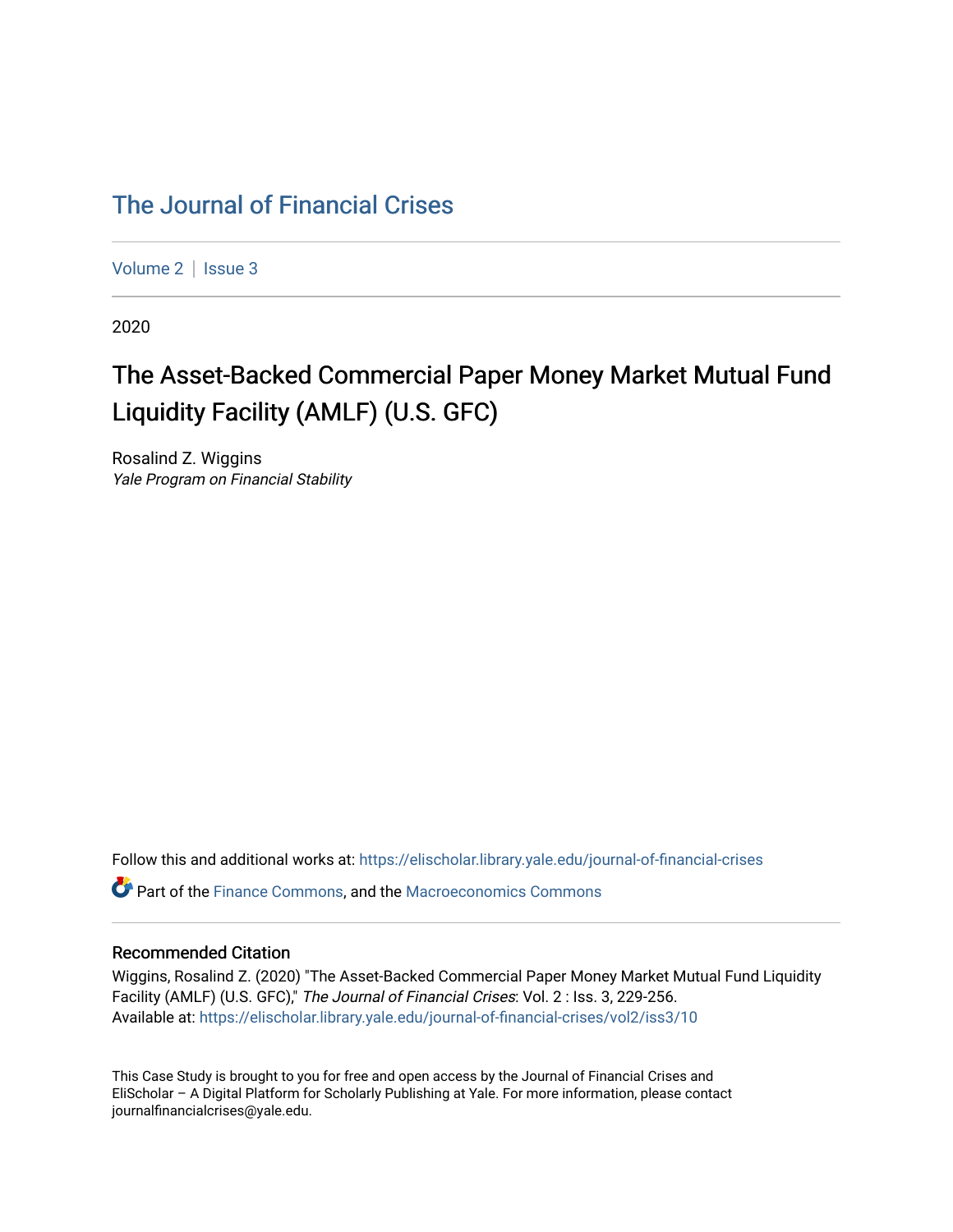# The Asset-Backed Commercial Paper Money Market Mutual Fund Liquidity Facility (AMLF)*<sup>1</sup>*

#### *Rosalind Z. Wiggins*2*, <sup>3</sup>*

Yale Program on Financial Stability Case Study May 9, 2017, revised: October 10, 2020

#### **Abstract**

In mid-September 2008, following the bankruptcy of Lehman Brothers, money market mutual funds (MMMFs) began to experience run-like redemption requests after a large fund "broke the buck," owing to a large position in Lehman commercial paper (CP). Funds, which as a group were the largest investors in CP, retreated from CP, including asset-backed commercial paper (ABCP). Funds also sought to raise cash to meet redemptions by selling assets but were reluctant to sell ABCP into a depressed market. As the CP and ABCP markets seized up, it became difficult for issuers to place new paper, and concern grew about possible contagion of the broader financial markets and economy. As a result, on September 19, 2008, the Federal Reserve (the Fed) announced the Asset-Backed Commercial Paper Money Market Mutual Fund Liquidity Facility (AMLF), pursuant to which the Fed made discount window loans to depository institutions and broker dealers to purchase high-quality ABCP from eligible MMMFs, providing cash for redemptions. Utilization of the AMLF peaked in October 2008, when outstanding loans totaled  $$152$  billion, or the equivalent of 21% of all outstanding ABCP. As markets improved, utilization of the AMLF waned, and the program expired on February 1, 2010, without the government experiencing any losses. The AMLF is credited with having helped to stabilize MMMF redemptions, to restore liquidity to the ABCP market, and to have fostered liquidity in the money markets in general, but its impact must be considered in light of other coexistent programs.

**Keywords:** money market mutual funds, asset-backed commercial paper, wholesale funding, money markets, AMLF, Lehman Brothers, the Reserve Primary Fund, runs, break the buck, discount window

*<sup>1</sup>* This case study is part of Yale Program on Financial Stability (YPFS) selection of New Bagehot Project modules considering the responses to the global financial crisis that pertain to market liquidity programs.

Cases are available from the *Journal of Financial Crises* at https://elischolar.library.yale.edu/journal-offinancial-crises/.

<sup>2</sup> Rosalind Z. Wiggins – Director, Global Financial Crisis Project and Senior Editor, YPFS, Yale School of Management.

<sup>&</sup>lt;sup>3</sup> The author thanks Burcu Duygan-Bump, Assistant Director, Board of Governors of the Federal Reserve System, who provided an interview in connection with this paper.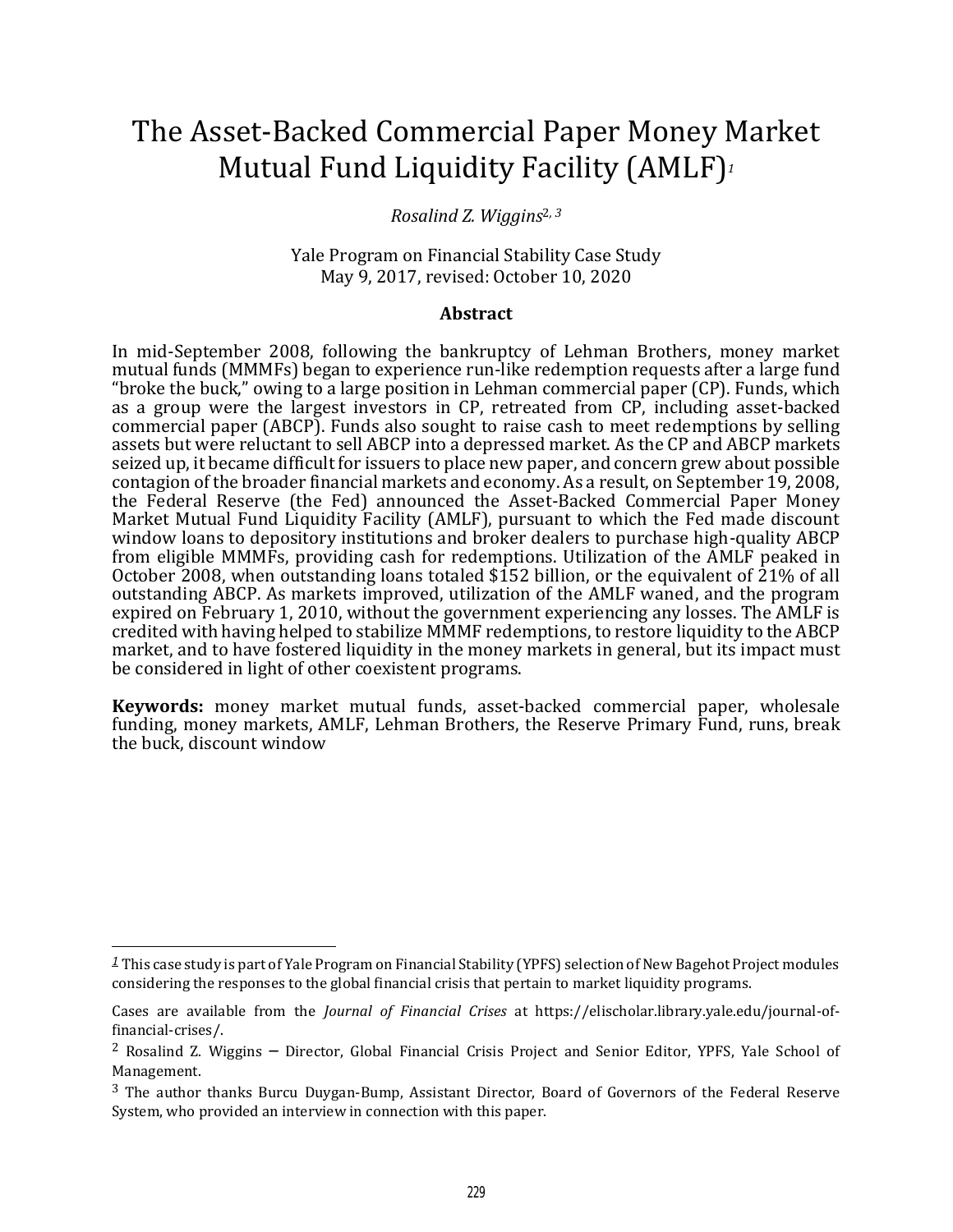# Asset-Backed Commercial Paper Money Market Mutual Fund Liquidity Facility

#### **At a Glance**

During the fall of 2008, money market mutual funds (MMMFs) experienced run-like redemption requests after the Reserve Primary Fund "broke the buck," owing to a large position in Lehman Brothers commercial paper (CP). As a result, many MMMFs reacted by shortening the maturity of their portfolio holdings, leading to a contraction in the CP and asset-backed commercial paper (ABCP) markets, of which MMMFs were significant investors. Additionally, MMMFs needing cash found it difficult to sell their investments into an illiquid market.

On September 19, the Federal Reserve announced the Asset-Backed Commercial Paper Money Market Mutual Fund Liquidity Facility (AMLF). Under the AMLF, the Federal Reserve Bank of Boston (FRBB) loaned funding to depository institutions, bank holding companies, and US branches of foreign banks to purchased eligible high-quality USDdenominated ABCP from MMMFs experiencing distress. The term of the loan was coexistent with the maturity of the ABCP, which secured

| Summary of Key Terms                                   |                                  |  |  |  |  |
|--------------------------------------------------------|----------------------------------|--|--|--|--|
| Purpose: To help restore liquidity to the ABCP markets |                                  |  |  |  |  |
| and thereby to help money funds meet demands for       |                                  |  |  |  |  |
| redemption                                             |                                  |  |  |  |  |
| Legal Authority                                        | Sections FRA 13(3) and FRA       |  |  |  |  |
|                                                        | 10                               |  |  |  |  |
| <b>Announcement Date</b>                               | September 19, 2008               |  |  |  |  |
| <b>Operational Date</b>                                | September 22, 2008               |  |  |  |  |
| <b>Expiration Date</b>                                 | February 1, 2010                 |  |  |  |  |
| Peak Utilization                                       | \$152.1 billion (October 1,      |  |  |  |  |
|                                                        | 2008)                            |  |  |  |  |
| Participants                                           | Depository institutions and      |  |  |  |  |
|                                                        | broker-dealers that purchased    |  |  |  |  |
|                                                        | highly rated ABCP from           |  |  |  |  |
|                                                        | eligible US MMMFs                |  |  |  |  |
| Rate                                                   | Primary credit rate              |  |  |  |  |
| Collateral                                             | High-quality ABCP meeting        |  |  |  |  |
|                                                        | certain criteria                 |  |  |  |  |
| Haircut/Recourse                                       | No/No                            |  |  |  |  |
| Term                                                   | Up to 120 days for depository    |  |  |  |  |
|                                                        | institutions; up to 270 days for |  |  |  |  |
|                                                        | other Borrowers                  |  |  |  |  |
| Managed by                                             | Federal Reserve Bank of          |  |  |  |  |
|                                                        | <b>Boston</b>                    |  |  |  |  |

the loan, and the borrower paid interest at the prime credit rate (FR OIG 2010).

#### **Summary Evaluation**

The AMLF reached its peak utilization soon after initiation—in October 2008, outstanding AMLF loans totaled \$152 billion, or the equivalent of 21% of all outstanding ABCP. As redemption pressures on funds subsided and markets improved, utilization of the AMLF waned, except for an increase prior to the release of the stress test results in May 2009. The program expired on February 1, 2010, without the government experiencing any losses. The AMLF is credited with having helped to stabilize MMMF redemptions, to restore liquidity to the ABCP market, and to have fostered liquidity in the money markets in general. However, any evaluation must consider the several other programs in effect that also targeted the same problem.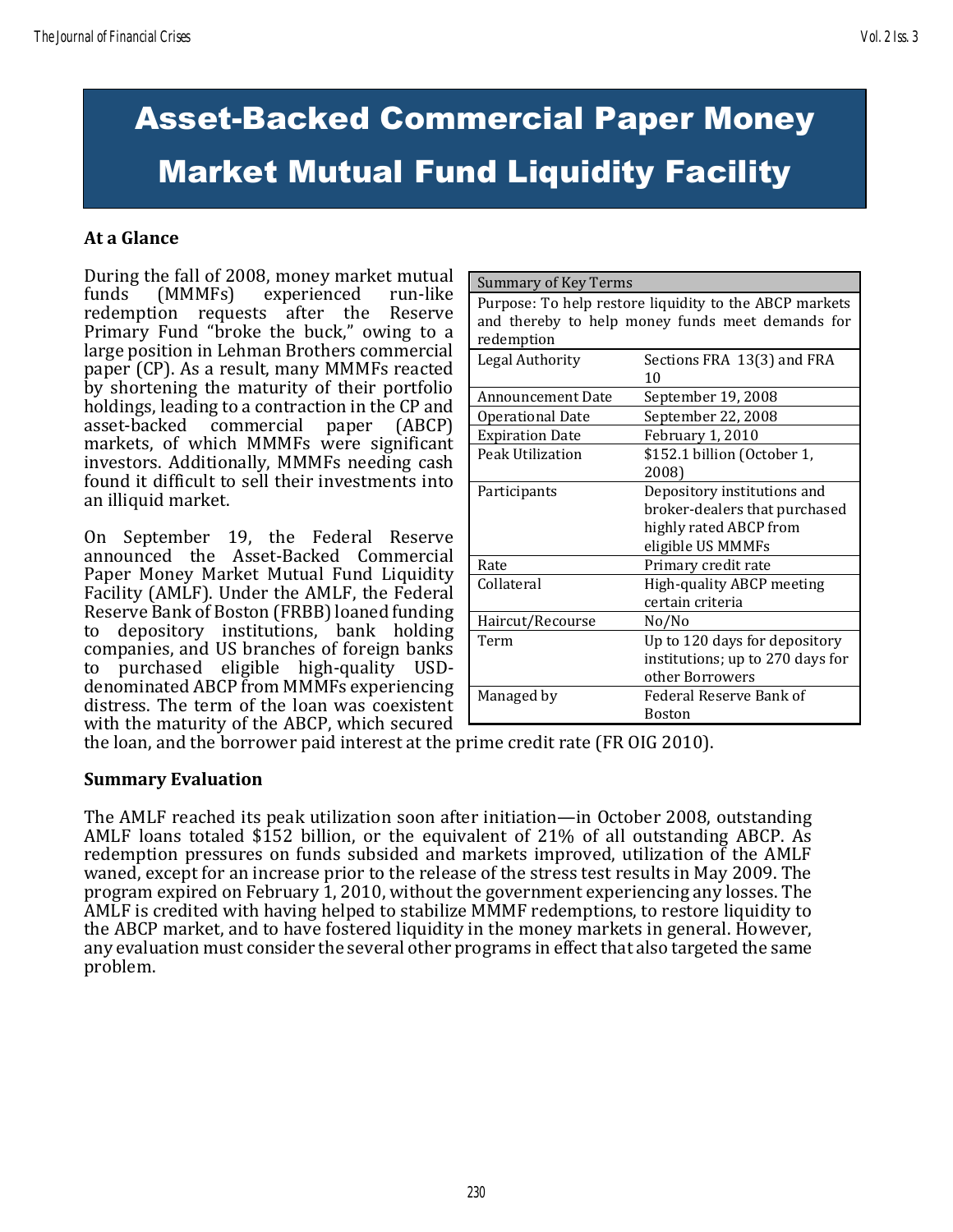| <b>Asset-Backed Commercial Paper MMMF Liquidity Facility: United</b><br><b>States Context</b> |                                                                     |  |  |  |  |  |  |
|-----------------------------------------------------------------------------------------------|---------------------------------------------------------------------|--|--|--|--|--|--|
|                                                                                               |                                                                     |  |  |  |  |  |  |
| <b>GDP</b><br>(SAAR, Nominal GDP                                                              | \$14,681.5 billion in 2007<br>\$14,559.5 billion in 2008            |  |  |  |  |  |  |
| in LCU converted to                                                                           |                                                                     |  |  |  |  |  |  |
| USD)                                                                                          | Source: Bloomberg                                                   |  |  |  |  |  |  |
| GDP per capita                                                                                | \$47,976 in 2007                                                    |  |  |  |  |  |  |
| (SAAR, Nominal GDP                                                                            | \$48,383 in 2008                                                    |  |  |  |  |  |  |
| in LCU converted to                                                                           |                                                                     |  |  |  |  |  |  |
| USD)                                                                                          | Source: Bloomberg<br>As of Q4, 2007:                                |  |  |  |  |  |  |
| Sovereign credit                                                                              |                                                                     |  |  |  |  |  |  |
| rating (5-year senior                                                                         | Fitch: AAA                                                          |  |  |  |  |  |  |
| debt)                                                                                         | Moody's: Aaa<br>S&P: AAA                                            |  |  |  |  |  |  |
|                                                                                               |                                                                     |  |  |  |  |  |  |
|                                                                                               | As of Q4, 2008:                                                     |  |  |  |  |  |  |
|                                                                                               | Fitch: AAA                                                          |  |  |  |  |  |  |
|                                                                                               | Moody's: Aaa                                                        |  |  |  |  |  |  |
|                                                                                               | S&P: AAA                                                            |  |  |  |  |  |  |
|                                                                                               | Source: Bloomberg                                                   |  |  |  |  |  |  |
| <b>Size of banking</b>                                                                        | \$9,231.7 billion in total assets in 2007                           |  |  |  |  |  |  |
|                                                                                               | \$9,938.3 billion in total assets in 2008                           |  |  |  |  |  |  |
| system                                                                                        | Source: Bloomberg                                                   |  |  |  |  |  |  |
| <b>Size of banking</b>                                                                        | 62.9% in 2007                                                       |  |  |  |  |  |  |
| system as a                                                                                   | 68.3% in 2008                                                       |  |  |  |  |  |  |
| percentage of GDP                                                                             | Source: Bloomberg                                                   |  |  |  |  |  |  |
|                                                                                               | Banking system assets equal to 29.0% of                             |  |  |  |  |  |  |
| <b>Size of banking</b>                                                                        | financial system in 2007                                            |  |  |  |  |  |  |
| system as a<br>percentage of                                                                  | Banking system assets equal to 30.5% of<br>financial system in 2008 |  |  |  |  |  |  |
| financial system                                                                              |                                                                     |  |  |  |  |  |  |
|                                                                                               | Source: World Bank Global Financial                                 |  |  |  |  |  |  |
|                                                                                               | Development Database<br>43.9% of total banking assets in 2007       |  |  |  |  |  |  |
| <b>5-bank concentration</b>                                                                   | 44.9% of total banking assets in 2008                               |  |  |  |  |  |  |
| of banking system                                                                             | Source: World Bank Global Financial                                 |  |  |  |  |  |  |
|                                                                                               | Development Database                                                |  |  |  |  |  |  |
|                                                                                               | 22% of total banking assets in 2007                                 |  |  |  |  |  |  |
| <b>Foreign involvement</b>                                                                    | 18% of total banking assets in 2008                                 |  |  |  |  |  |  |
| in banking system                                                                             | Source: World Bank Global Financial                                 |  |  |  |  |  |  |
|                                                                                               | Development Database                                                |  |  |  |  |  |  |
| Government                                                                                    | 0% of banks owned by the state in 2008                              |  |  |  |  |  |  |
| ownership of banking                                                                          | Source: World Bank, Bank Regulation and                             |  |  |  |  |  |  |
| system                                                                                        | <b>Supervision Survey</b>                                           |  |  |  |  |  |  |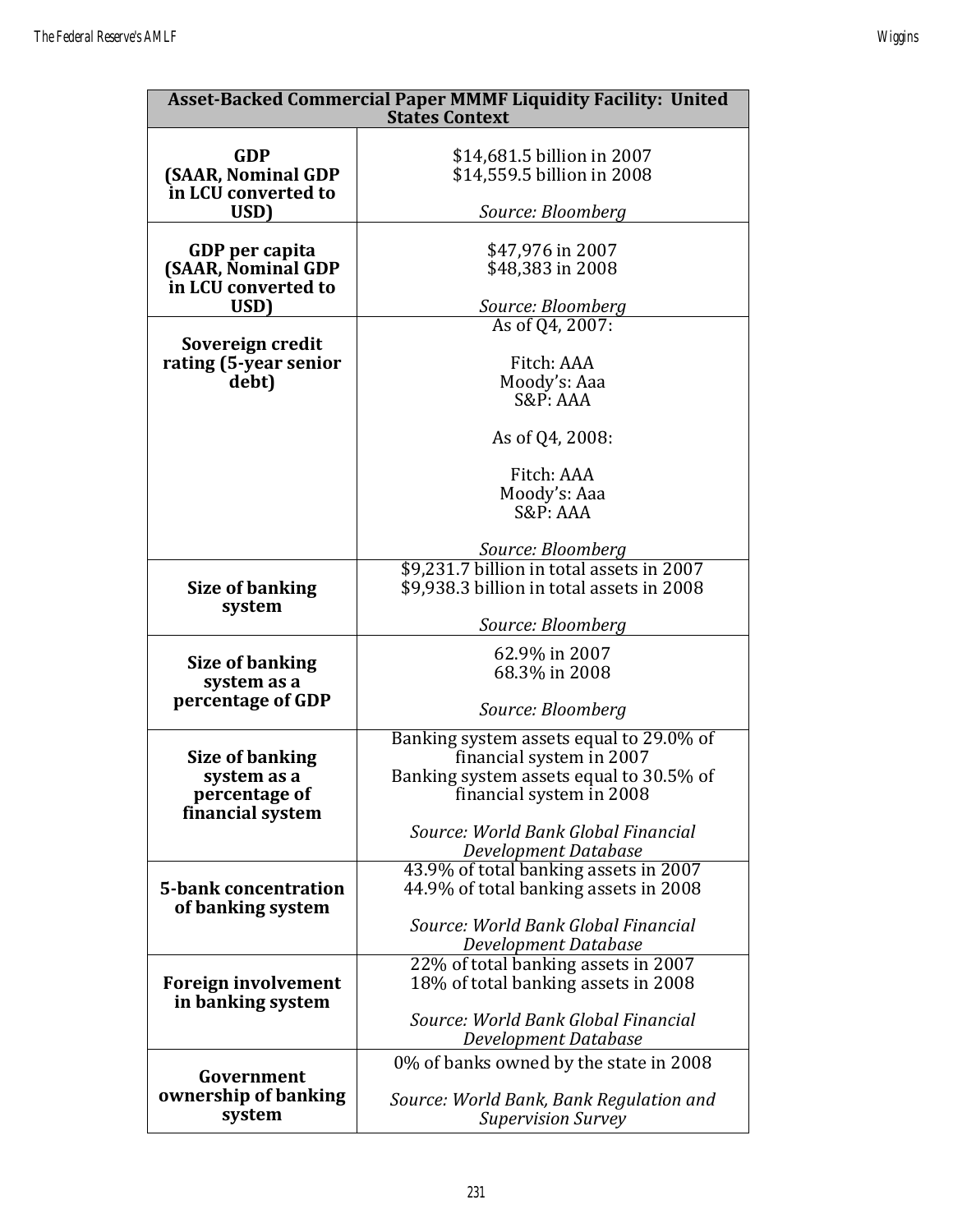| <b>Existence of deposit</b><br>insurance | 100% insurance on deposits up to \$100,000<br>for 2007<br>100% insurance on deposits up to \$250,000<br>for 2008 |
|------------------------------------------|------------------------------------------------------------------------------------------------------------------|
|                                          | Source: Federal Deposit Insurance Corporation                                                                    |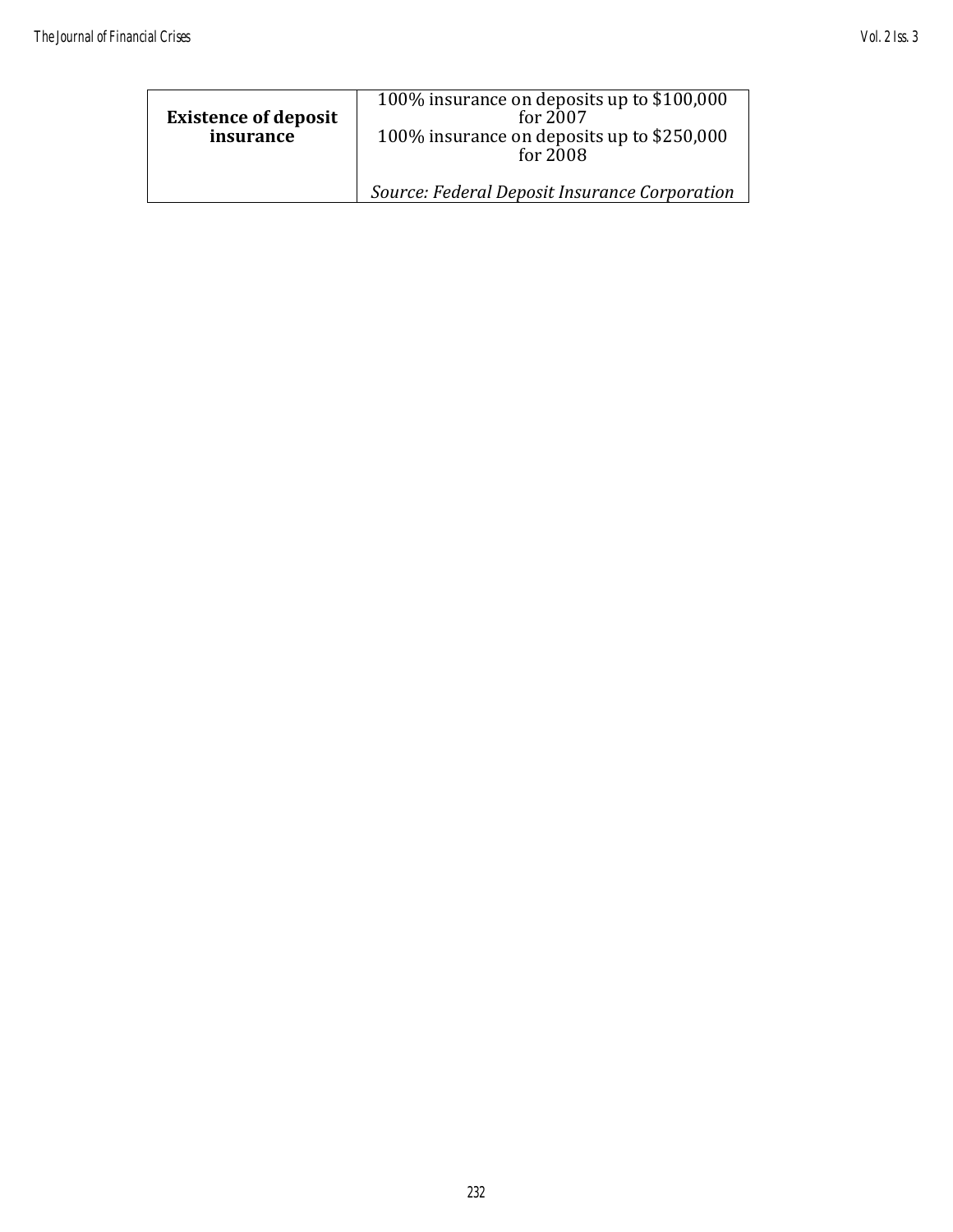## **I. Overview**

#### **Background**

On September 16, 2008, a day after Lehman Brothers filed for bankruptcy protection, the \$62 billion Reserve Primary Fund money market mutual fund (MMMF) "broke the buck," announcing a net asset value (NAV) of less than \$1 per share because of a large exposure to Lehman Brothers commercial paper (CP). This unexpected action prompted run-like redemption requests by many MMMF investors. In the week following Lehman's bankruptcy, investors withdrew \$230 billion from MMMFs, \$117 billion of this from prime MMMFs, as they sought out funds investing only in government securities [\(Adrian, Kimbrough, and](http://papers.ssrn.com/sol3/papers.cfm?abstract_id=1532323)  [Marchioni 2011\)](http://papers.ssrn.com/sol3/papers.cfm?abstract_id=1532323).

MMMFs scrambled to raise cash to pay redemptions while maintaining their \$1 per share NAV, and many funds refused to roll over maturing CP or to purchase new CP, including asset-backed commercial paper (ABCP). Because MMMFs are the largest investor group in CP, their actions had great impact on the CP market. Within a month of Lehman's bankruptcy, outstanding CP had declined by \$300 billion (Adrian, Kimbrough, and Marchioni 2011). Coupled with the retraction in outstanding amounts, CP maturities became severely restricted, and rates soon elevated sharply, all but freezing the market for term CP and ABCP (Adrian, Kimbrough, and Marchioni 2011).

Although needing funds, many funds resisted selling assets at depressed prices. Notably, CP and ABCP combined represented approximately 45% of fund assets, but the secondary market was limited (Duygan-Bump et al. 2012*)*. The secondary market for ABCP began to seize up, making it difficult for issuers to place new paper, and there was concern about possible contagion of the broader financial markets and economy.

To address the redemption stresses on MMMFs, on September 19, 2008, the US Treasury Department announced the Temporary Guarantee Program for Money Market Funds (Temporary Guarantee), which guaranteed MMMF accounts of funds choosing to participate against losses resulting from a fund breaking the buck.<sup>4</sup> On that same day, the Federal Reserve also announced the Asset-Backed Commercial Paper Money Market Mutual Fund Liquidity Facility (AMLF) to provide additional liquidity to borrowers that purchased paper from the MMMFs.

#### **Program Description**

The AMLF provided nonrecourse loans to depository institutions and bank holding companies (Borrowers), <sup>5</sup> which in turn used the funds to purchase high-quality ABCP from MMMFs that were experiencing redemption pressures. As shown in Figure 1 and further described below, potential Borrowers applied for loans from the Federal Reserve Bank of Boston (FRBB). These loans were secured by specifically identified ABCP to be purchased from an eligible MMMF. The term of the FRBB loan was coexistent with the term of the ABCP, and its principal was equal to the amortized value of the ABCP, which was the prescribed

<sup>4</sup> See U.S. Treasury Temporary Guarantee Programs for Money Market Funds. https://www.treasury.gov/presscenter/press-releases/Pages/hp1161.aspx and McNamara 2016 for a discussion of the program.

<sup>5</sup> Eligible AMLF borrowers included US depository institutions, US bank holding companies, US broker-dealer subsidiaries of such holding companies, and US branches and agencies of foreign banks. When used in this discussion, depository institution or bank refers to all eligible institutions, unless the context requires otherwise.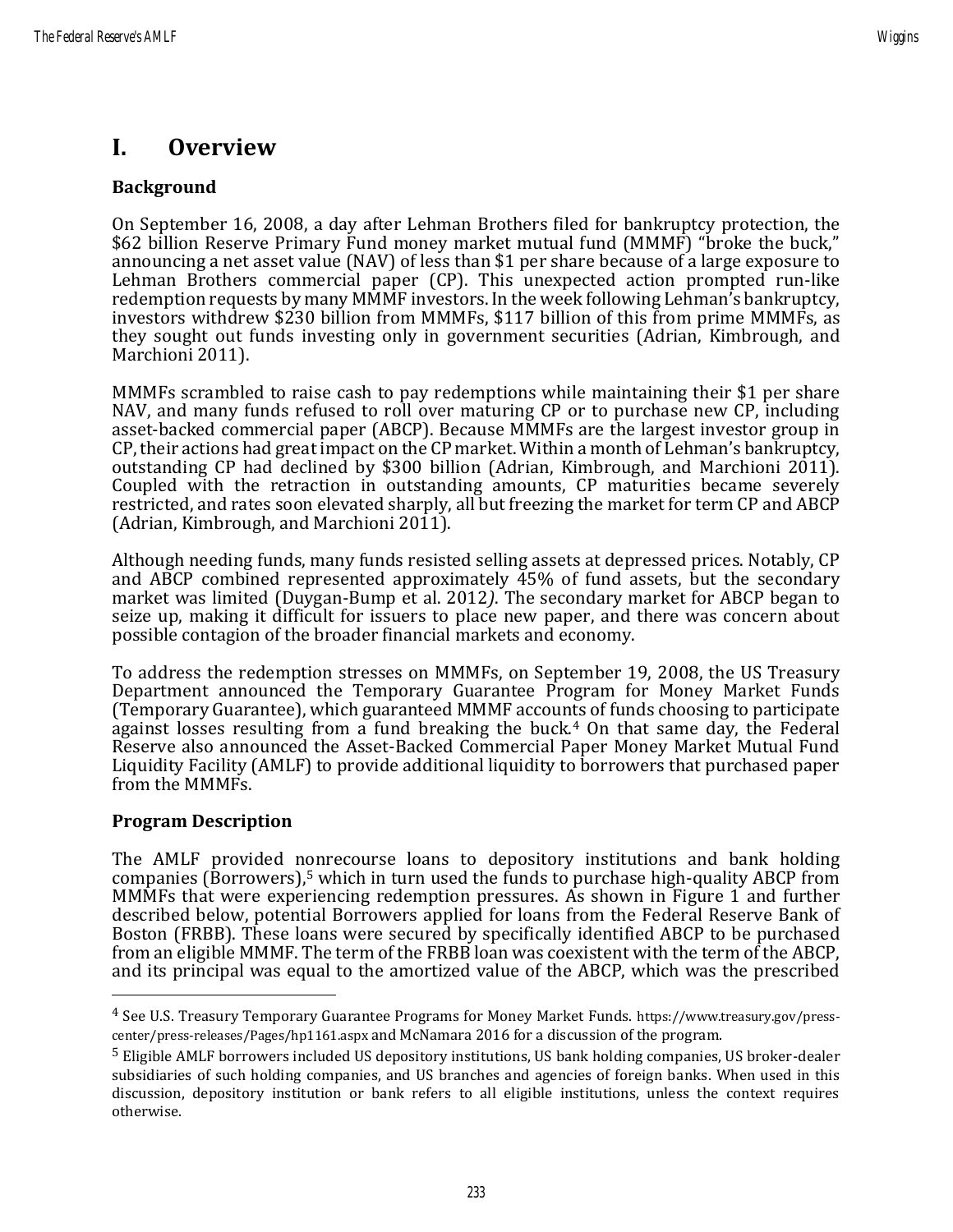purchase price. The Borrower was required to hold the ABCP until maturity, at which time it repaid the loan and applicable interest at the prime credit rate. Only US-denominated ABCP meeting certain ratings and other criteria was eligible for purchase.





*Note: This figure represents the operation of the AMLF using a stylized transaction, in which an MMMF obtains \$1,000 in funds. An eligible Borrower purchases ABCP from an eligible MMMF at its amortized cost of \$1,000. The eligible Borrower obtains a nonrecourse loan for \$1,000 from the FRBB with the same maturity as the remaining maturity of the ABCP at the primary credit rate and pledges the \$1,000 ABCP as collateral. The FRBB does not impose a haircut on the collateral backing the \$1,000 loan to the eligible borrower.*

*Source: Duygan-Bump et al. 2012.*

The FRBB administered the AMLF across all 12 Federal Reserve districts, utilizing existing discount window infrastructure (documentation and processes) and customary transaction parties such as Depository Trust Company (DTC).

#### *Authority for the AMLF*

The Fed could not purchase the ABCP outright because of statutory limitations, and so the AMLF was structured to lend the funds to purchase ABCP (Duygan-Bump et al. 2012). Banks, bank holding companies, broker-dealers, and foreign branches were enlisted as potential AMLF intermediaries and borrowers. The Fed relied on Section 10B of the Federal Reserve Act (FRA), *<sup>6</sup>* which authorized Reserve banks to make usual lending to depository institutions (FOMC Minutes September 19, 2008). Additionally, the Fed then relied on its emergency authority under Section 13(3) of the FRA—which permitted it to make loans to any individual, partnership, or corporation in "unusual and exigent circumstances" if the Fed determined that the entity was "unable to secure adequate credit accommodations from

<sup>6</sup> 12 USC 347b(a), as amended: FRA §10B. Advances to Individual Member Banks.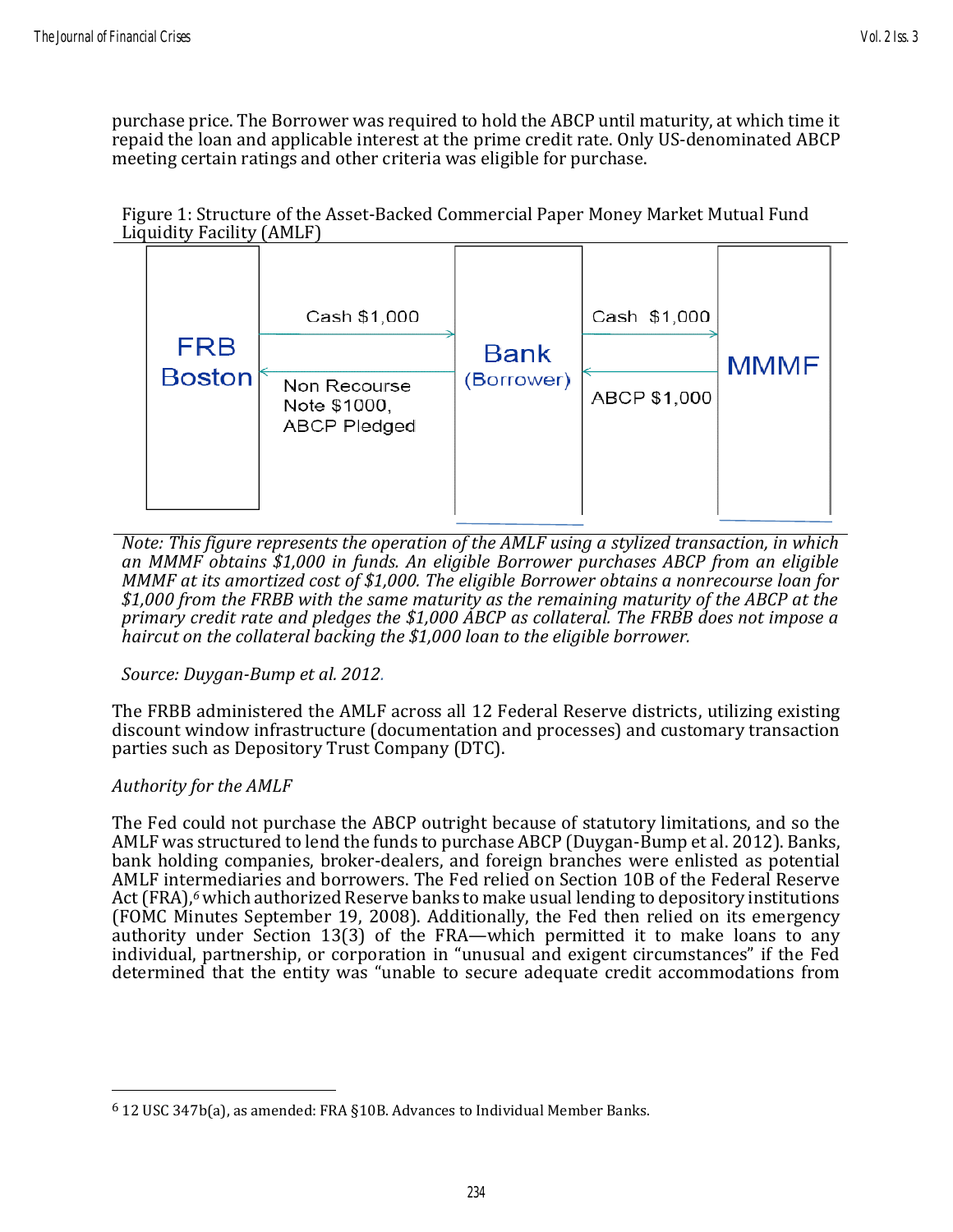other banking institutions." Pursuant to Section 13(3), the Fed could authorize the Federal Reserve banks to make loans directly to broker-dealers and bank holding companies.<sup>7</sup>

#### *Eligible Borrowers*

To be considered eligible to borrow under the AMLF, a potential Borrower had to have in place with any Federal Reserve bank a master agreement that permitted borrowing from the discount window and (after June 26, 2009) enter into the AMLF Form of Letter Agreement (AMLF Agreement), agreeing to the terms of the program. If it did not, then it needed to complete the Operating Circular No. 10 documents for establishing discount window eligibility, submitting the documents to its local Federal Reserve bank. There were differing registration documents for US entities and for branches of non-US entities. An unregistered entity could also utilize a registered entity as a correspondent through which it arranged the borrowing by completing a Form of Correspondent Credit and Payment Agreement. (See Appendix A.)

Additionally, a potential Borrower that was a broker-dealer participating in the Primary Dealer Credit Facility (PDCF)*<sup>8</sup>* could rely on its authorizing documentation under the PDCF to satisfy the AMLF resolution requirements (AMLF FAQs).

A commentator emphasizes that main Borrowers under AMLF were bank holding companies, and this was crucial in the operations of this program, as the Fed was their sole regulator. This meant that the Fed did not have to coordinate with other bank regulators in allowing regulatory forbearance.

#### *Requesting an Advance under the AMLF*

A Borrower requested an advance under the AMLF by completing the ABCP MMMF Liquidity Facility Request Form,<sup>9</sup> which required specific details regarding (i) the collateral to be purchased, (ii) the MMMFs that it was being purchased from and (iii) after June 26, 2009,

 $7$  The Fed did authorize direct lending to MMMFs under 13(3). On October 3, 2008, the Fed approved the Direct Money Market Mutual Fund Lending Facility (DMLF), which provided for direct lending to MMMFs. After approval, consultation with market participants indicated that they would not use the facility, most likely because of "statutory and fund-specific limitations," and the DMLF was rescinded by notation vote, dated October 10, 2008, without implementation (Fed. Res. Mins Oct. 3, 2008). The DMLF may be indicative of the Fed's limited knowledge of MMMFs, a type of entity that it did not regularly deal with, or of the extreme pressure and urgency in the face of which it was compelled to make decisions and design billion-dollar rescue facilities.

<sup>&</sup>quot;As staff discussed potential options with money fund managers, however, a seemingly insurmountable problem became apparent: Even if the Fed were willing to lend to MMFs, some funds lacked the authority to borrow money, and even those that had the authority generally were extremely reluctant to use it because they feared that disclosure of their borrowing would spook investors."

https://www.brookings.edu/wp-content/uploads/2018/08/02-Novel-LOLR-Prelim-Disc-Draft-2018.09.11.pdf*.*

<sup>&</sup>lt;sup>8</sup> The PDCF was a Fed lending program established under FRA Section 13(3) for primary dealers that operated similar to discount window lending as it functioned as a lender-of-last-resort facility. See Wiggins and Metrick 2015 for a discussion of the program.

<sup>&</sup>lt;sup>9</sup> Document is referred to in the research but has not yet been located.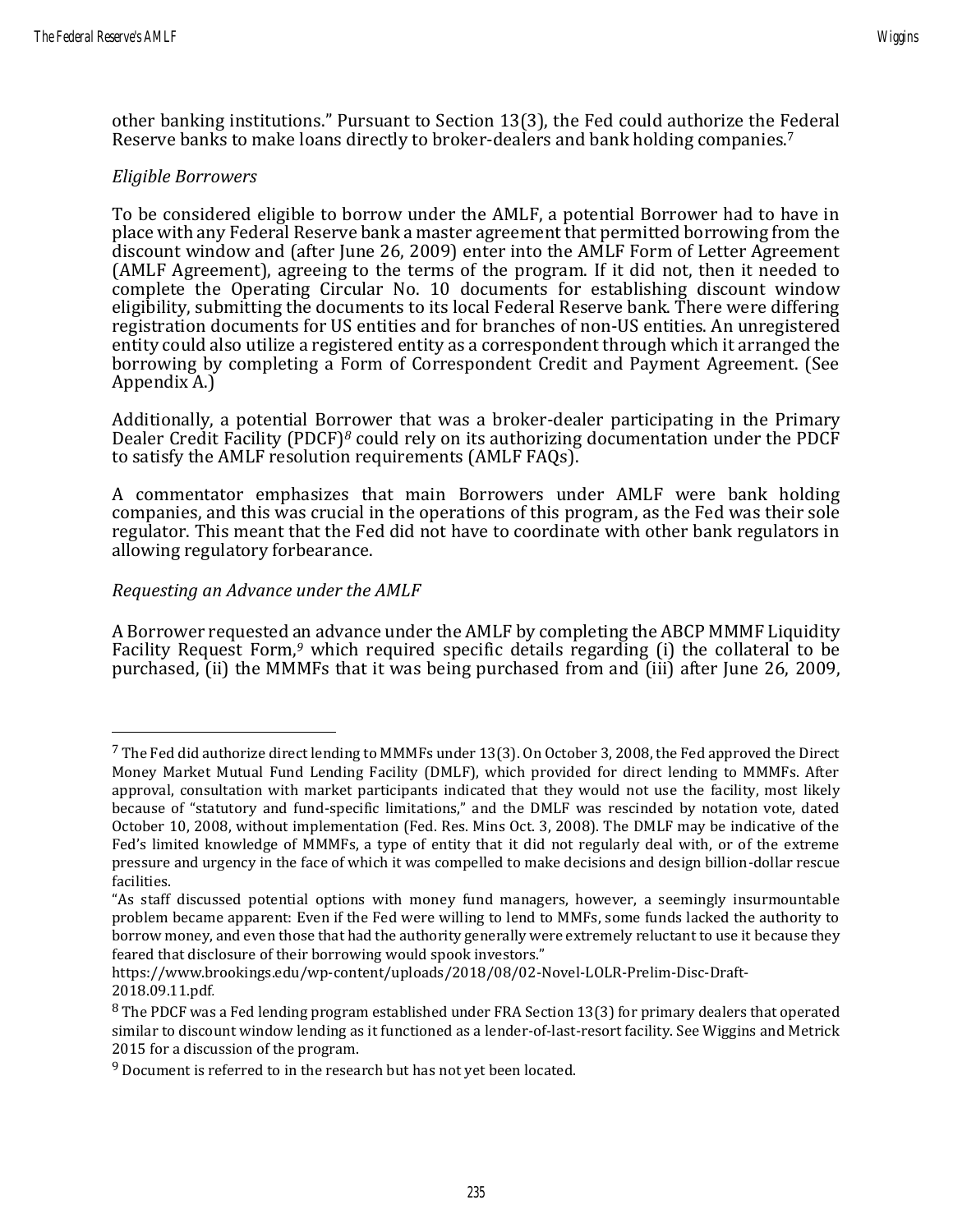share confirmation information from the MMMF's transfer agent to satisfy the redemption threshold (discussed below). (AMLF FAQs).

After June 26, 2009, any Borrower that had filed the Circular No. 10 documents prior to that date had to also submit, prior to any new extension of credit, the FRBB's certification governing ABCP eligibility*<sup>10</sup>* (AMLF FAQs).

The AMLF required that the ABCP that would be purchased and that would secure the loan had to be transferred to the FRBB's restricted account at the DTC before an advance/loan was approved. Once the ABCP was recorded, determined to be eligible, and valued, the loan funds would be transferred to the Borrower, which would then pay the MMMF.

#### *Summary of Loan Terms*

The Borrower was required to purchase the eligible ABCP collateral at the "amortized cost," which was defined for purposes of the AMLF as "the Fund's acquisition cost of the ABCP as adjusted for amortization of premium or accretion of discount on the ABCP through the date of its purchase by the Borrower." (AMLF T&Cs). In all cases, the amount of the loan equaled the purchase price of the ABCP collateral.

The term of an AMLF loan matched the maturity of the ABCP collateral that was purchased with, and secured, the loan. Allowable terms varied from overnight to 270 days. For Borrowers that were banks and bank holding companies, no advance under the AMLF could extend beyond 120 days. For Borrowers that were not banks, terms could extend up to 270 days. Prepayment of the AMLF loans was not permitted, in whole or in part, except in the event of bankruptcy or receivership of the Borrower.

Loans under the AMLF were extended at the discount window's primary credit rate in force on the date of the loan, and no other fees applied. During AMLF's tenure, the primary credit rate ranged from 2.25%, at its inception, to 0.50% at its expiration. Rates were fixed for the term of the loan.

#### *Loans Were Secured and Nonrecourse*

Unlike under many Fed liquidity programs implemented to fight the crisis, no haircut was applied to the ABCP purchased. Also, unlike some programs, AMLF loans were nonrecourse to the Borrower if said Borrower complied with the AMLF requirements. If the Borrower failed to repay the Federal Reserve's loan, the Borrower could surrender the ABCP. Additionally, the risk that the value of the ABCP would decrease was borne by the Fed, not the Borrower. This risk was transferred to the Fed once the ABCP had been approved as AMLF-eligible and the Borrower had successfully transferred the securities to the FRBB's account at the DTC.

#### *Eligible ABCP Collateral*

The ABCP securing an AMLF loan had to be of high quality and meet certain specific criteria. Originally, AMLF-eligible collateral was limited to ABCP that:

● was US-dollar-denominated;

 $10$  Document is referred to in the research but not yet located.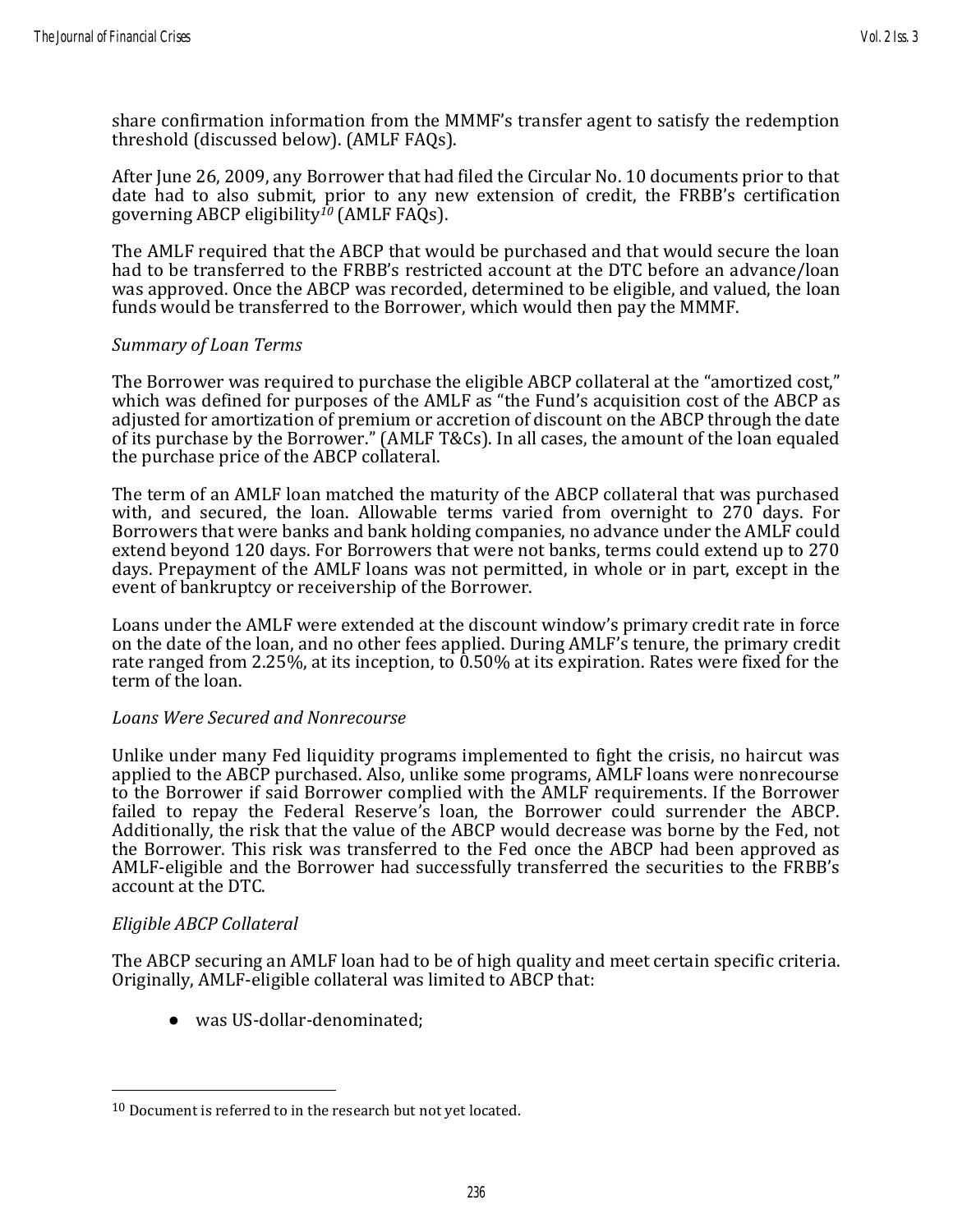- was purchased by the Borrower on or after September 19, 2008, from a registered investment company that held itself out as an MMMF;
- was purchased by the Borrower at the MMMF's "amortized cost"—acquisition cost as adjusted for amortization of premium or accretion of discount on the ABCP through the date of its purchase by the Borrower;
- was rated A-1/P-1/F1 by at least two Nationally Recognized Statistical Rating Organizations (NRSROs). If rated by only one NRSRO, the ABCP must have been rated within that NRSRO's top rating category;
- was issued by an entity organized under the laws of the United States or a political subdivision thereof under a program that was in existence on September 18, 2008, and actively issuing eligible ABCP directly to market investors; and
- had a stated maturity that did not exceed 120 days if the borrower was a depository institution, or 270 days if the borrower was not a depository. (ABCP that had an extendable maturity could not be eligible collateral.) (AMLF T&Cs).

#### *Amortized Cost*

To prevent sales at depressed values that might incite another MMMF to "break the buck," the Fed required the Borrower to purchase the ABCP at the MMMF's amortized cost (the carrying value of the investment in the MMMF's accounting records). A commentator notes that this was a necessary feature for any MMMFs to have incentives to participate. A purchase from the MMMF at amortized cost caused no detriment to remaining MMMF shareholders and, therefore, did not create further incentives for MMMF shareholders to redeem shares and place further liquidity pressure on the MMMFs (FR OIG 2010). MMMFs determined the amortized cost, and Borrowers certified to the purchase of the pledged ABCP at amortized cost as a condition of program participation.

#### *Credit Ratings*

Given that the AMLF loans were nonrecourse to the Borrowers, the credit ratings for eligible collateral were set high, and the FRBB daily reviewed the credit ratings of collateral for impairment.*<sup>11</sup>* Even so, on April 22, 2009, the criteria for eligible collateral were tightened to require that AMLF-eligible ABCP be rated no lower than  $A-I/P-1/F1$  (by any rating agency) at the time it was pledged. Additionally, paper that was rated  $A-1/P-1/FT$  but was on "negative watch" for downgrade by any major NRSRO was excluded*<sup>12</sup>* (FR OIG 2010).

#### *Redemption Threshold*

On June 25, 2009, a second program modification was adopted, a redemption threshold that required that MMMFs seeking to sell ABCP pursuant to the facility had to have experienced recent *material outflows* (AMLF FAQs). The redemption threshold is discussed in detail below.

<sup>11</sup> FR OIG 2010. Some limited impairment did occur. As of May 27, 2009, the Fed reported \$1 billion in AMLF collateral was rated A-1/P-1/F1 but on watch for downgrade, and less than \$500 million was rated below A-1/P-1/F1, due to deterioration that occurred after it was pledged (FR Bd Gov June 2009).

<sup>&</sup>lt;sup>12</sup> The initial standard would have permitted a lower rating as long as two NRSROs had rated it at the A-1/P-1/F1 level. Paper with this rating that was on a "negative watch" for downgrade would also have qualified.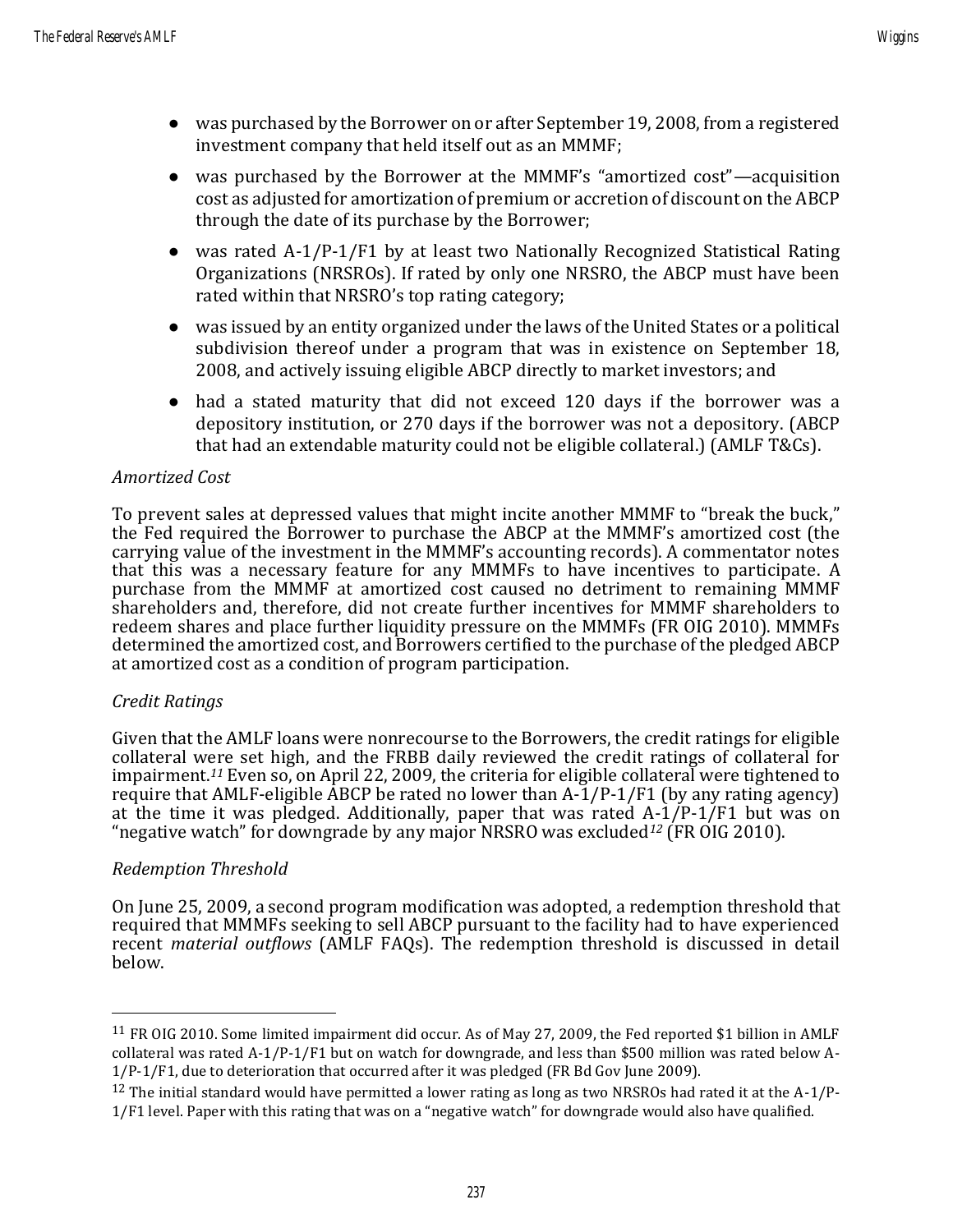#### *Eligible MMMFs*

As originally enacted, the AMLF was open to any fund that qualified as an MMMF under Securities and Exchange Commission Rule 2a-7, *<sup>13</sup>* issued pursuant to the Investment Company Act of 1940 (Rule 2a-7). Although one of the stated purposes of the program was to "help restore liquidity to the ABCP markets and thereby to help money funds meet demands for redemption," at first a selling MMMF did not have to meet any specific standard or provide proof that it had suffered significant or unusual redemption requests (AMLF FAQs). This is largely explained by the Fed's Inspector General in a 2010 report by reference to the emergency that they faced and time constraints. The focus was on addressing the runs on MMMFs and unlocking the ABCP market:

"Operationally, the AMLF's original policies and procedures were established quickly to address the financial crisis in the ABCP market that led to MMMF redemptions. . . . Based on the severe market stress conditions that existed at the time and the pressure of investor redemption demands on the MMMFs, the AMLF terms did not specifically require that the ABCP be purchased solely from MMMFs experiencing material 'redemption pressure'" (FR OIG 2010).

It should also be noted that the AMLF was the first facility put in place by the Fed following Lehman's bankruptcy and the first in which the Fed sought to address distress among entities that it did not regularly deal with and a specific market.

As stated above, AMLF-eligible collateral had to be purchased from an eligible MMMF after September 19, 2008.

#### *Redemption Threshold Defined*

After the initial aggressive utilization of the facility had subsided, the FRBB's review revealed that some funds utilizing the facility might not have experienced significant redemption requests. To refocus the program, on June 25, 2009, a redemption threshold was established.

Under the new requirement, which was intended to ensure that the facility was utilized as a backstop to fund redemption requests, Borrowers could only pledge to the AMLF ABCP that was purchased from an MMMF that had experienced *material outflows*, which were defined as:

- outflows of at least 5% of the MMMF's net assets in a single day; or
- outflows of at least 10% of the MMMF's net assets within the prior five business days or less (FR PR June 25, 2009).

*Material outflows* were calculated as "net redemptions"—"redemptions less shares sold and dividends reinvested . . . calculated based on changes in the end of day net asset levels viewed at the consolidated fund level" (AMLF FAQs). Fluctuations in individual share classes of a fund were not considered in determining whether the fund was eligible to pledge ABCP to the AMLF (AMLF FAQs).

<sup>13</sup> 17 CFR 270.2a-7. Among other things, Rule 2a-7 sets out the limits of what MMMFs can invest in.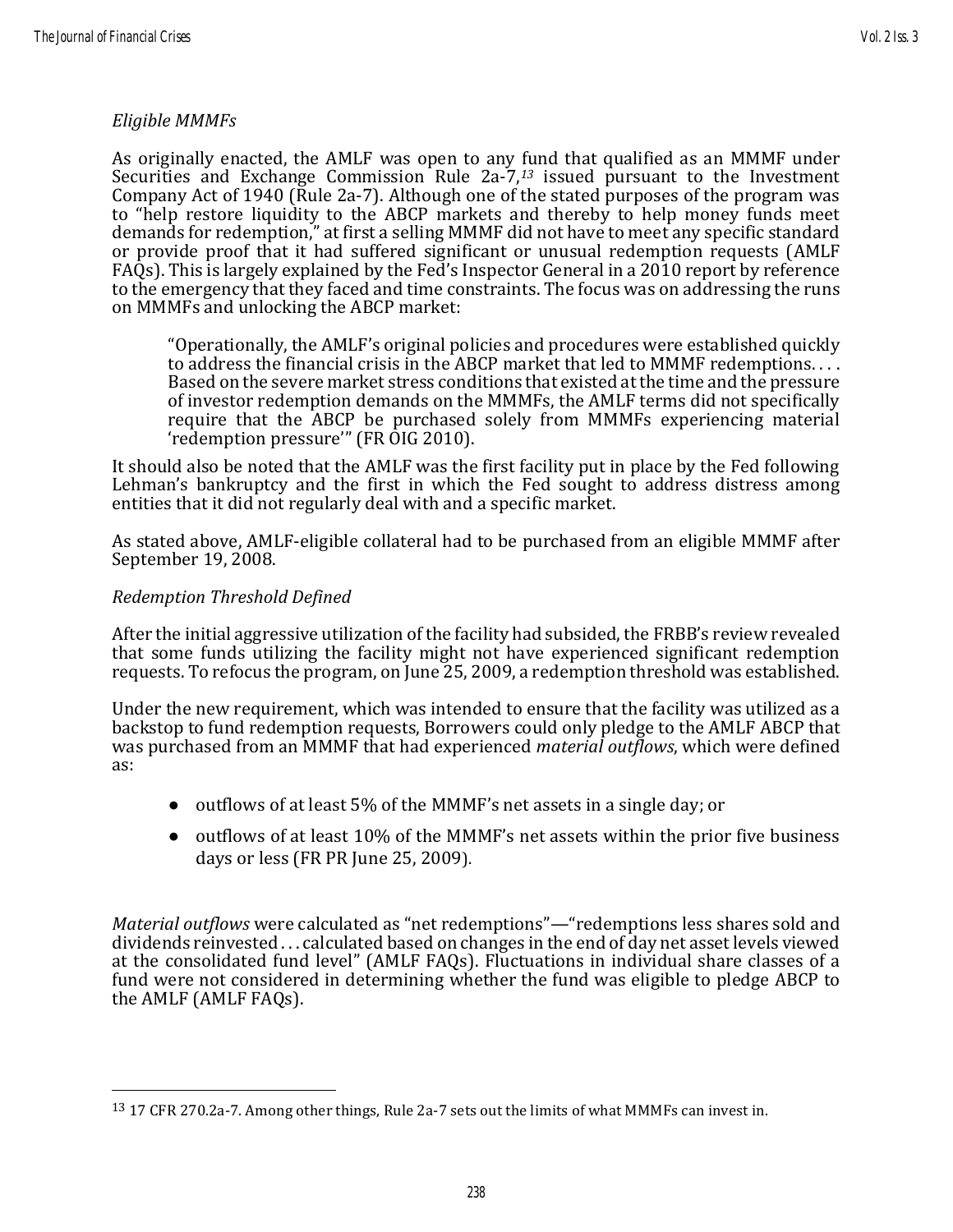Figure 2: AMLF Redemption Criterion & Eligibility Period

| An MMMF begins with net assets of \$100 million and experiences net redemptions as follows<br>over the following nine business day period: |     |     |     |                |                 |    |     |                 |     |                   |                 |    |
|--------------------------------------------------------------------------------------------------------------------------------------------|-----|-----|-----|----------------|-----------------|----|-----|-----------------|-----|-------------------|-----------------|----|
| <b>DAY</b>                                                                                                                                 |     | 2   | 3   | $\overline{4}$ | 5               | 6  | 7   | 8               | 9   | 10                | 11              | 12 |
| Net Sales<br>(Redemptions)                                                                                                                 |     | (4) | (4) | (3)            | $\mathbf{1}$    | 2  | (6) | 1               | (2) | $\left( 3\right)$ |                 |    |
| Ending<br><b>Net</b><br>Assets<br>$($$ in millions)                                                                                        | 100 | 96  | 92  | 89             | 90              | 92 | 86  | 87              | 85  | 82                |                 |    |
|                                                                                                                                            |     |     |     |                | EP <sup>1</sup> | EP | EP  | EP              | EP  |                   |                 |    |
|                                                                                                                                            |     |     |     |                |                 |    |     | EP <sup>2</sup> | EP  | EP                | EP              | EP |
|                                                                                                                                            |     |     |     |                |                 |    |     |                 |     |                   | EP <sup>3</sup> | EP |

<sup>a</sup> EP = eligibility period. The fund would enter a five-day eligibility period on day five owing to the 10% net redemptions over the preceding three-day period (days two through four).

<sup>b</sup> The fund would enter a new five-day eligibility period on day eight owing to the single-day redemptions exceeding 5% on the preceding day (day seven).

 $\epsilon$  Finally, the fund enters a new five-day eligibility period on day 11 owing to the 10% net redemptions over the preceding four-day period (days 7-10).

*Source: Author constructed based on information from AMLF FAQs.*

Because the FRBB could not verify net asset redemption levels using publicly available information, an MMMF seeking to sell ABCP pursuant to the AMLF was required to secure from its transfer agent a Certification Letter certifying to changes in the fund's share levels (as an approximation of end-of-day net asset levels), over the prior 10-day period. The MMMF would need to provide this letter to the Borrower, which would submit it to the FRBB with the Request for Advance. (See Figure 2 for an example of how the redemption threshold and eligibility period operated.)

#### *Eligibility Period*

Once an MMMF experienced the trigger level of material outflows, any eligible ABCP satisfying the applicable eligibility requirements purchased from the MMMF on the five business days following the trigger day could be pledged pursuant to the AMLF. The five-day eligibility period was intended to provide funds a way to manage the redemption event. They would be able to utilize the AMLF the next day if redemptions continued but did not quite reach the eligibility trigger levels. If redemptions subsided after a day or two, the MMMF could choose not to utilize the AMLF. Additionally, if the trigger level was again met at any time (even during the original five-day eligibility period), a new five-day period would begin. Once an eligibility period ended, the MMMF would be ineligible for the program until it again experienced an eligibility-triggering event.

#### *Administration by FRBB*

The FRBB administered the AMLF and was authorized to make loans to eligible Borrowers on behalf of the other Reserve banks. All AMLF loans were recorded as assets by the FRBB. For loans extended to Borrowers that settled to depository accounts in districts other than Boston, the funds were credited to the Borrower's depository account by the appropriate Reserve Bank and settled between the Reserve Banks through the interdistrict settlement account.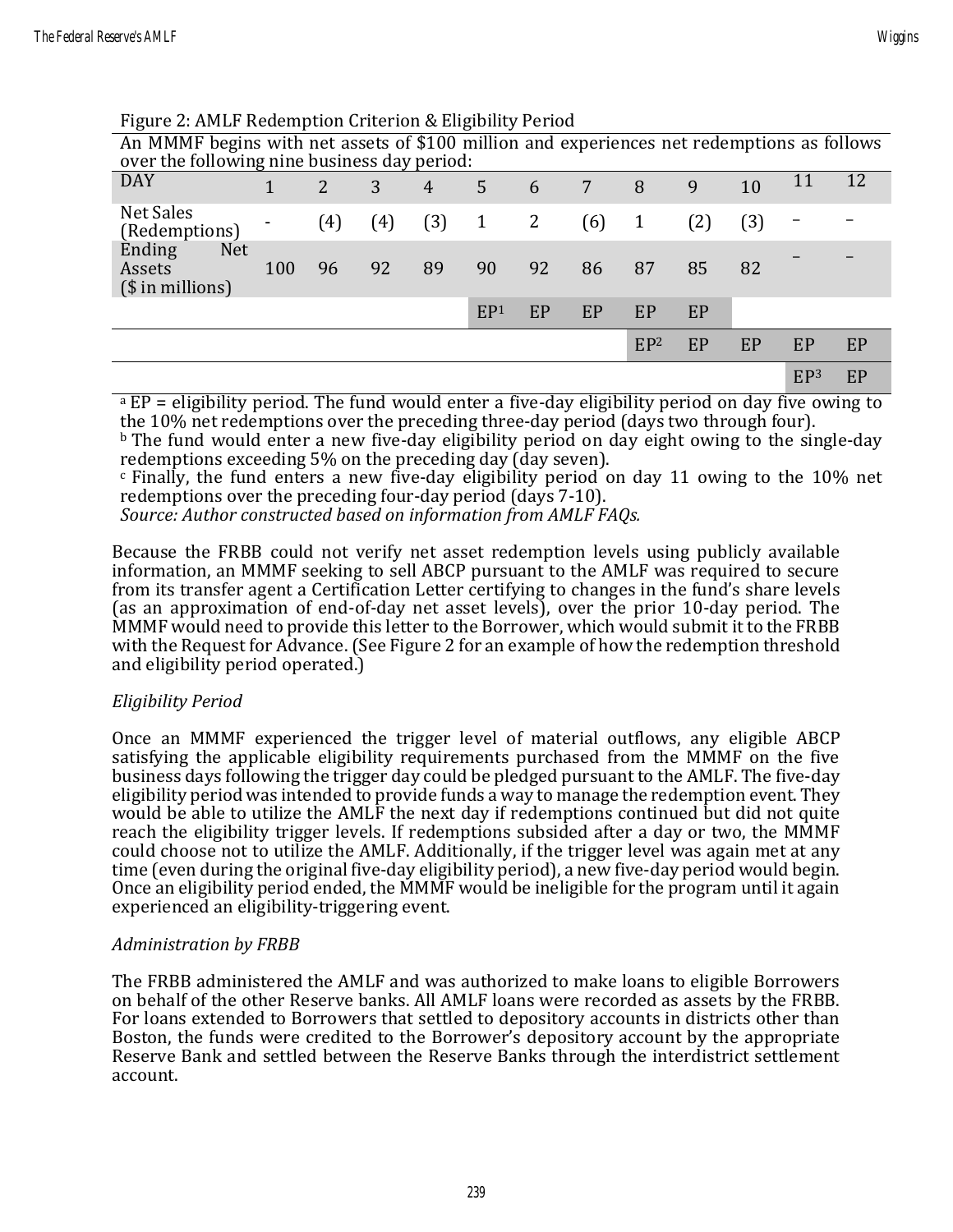The FRBB reported the weekly average and Wednesday amounts of AMLF credit outstanding on its H.4.1 weekly statistical release. Beginning on June 10, 2009, the Fed also included additional anonymous information on AMLF transactions in its monthly reports (Federal Reserve Credit and Liquidity Programs and the Balance Sheet). This information included the number of Borrowers, Borrower by type of institution, collateral by type and credit rating, and data on the concentration of borrowing. No public disclosure was made of the individual Borrowers participating in the program or the amount of loans made to such Borrowers until 2010, when the Fed was compelled to make such disclosure under the Dodd-Frank Wall Street Reform and Consumer Protection Act.

#### *Borrower Administrative Issues*

Because some Borrowers would be regulated banks and bank holding companies, the question arose as to how the ABCP purchased with AMLF loans would impact such entities' reporting and capital requirements. To facilitate AMLF operations, the Fed adopted temporary limited exceptions to (i) its leverage and risk-based capital rules, and (ii) its restrictions on affiliate transactions (FR OIG 2010).

Because the Borrower would bear no credit or market risk in holding ABCP pursuant to the AMLF, the Borrower would not be assessed any regulatory capital charge with respect to such ABCP, and such ABCP would receive a 0% risk weight for risk-based capital purposes and would be excluded from average total consolidated assets for leverage purposes. Also, under the AMLF, Borrowers could purchase ABCP from affiliates, and so such transactions were exempted from the usual restrictions on affiliate transactions.

#### **Outcomes**

The first loans made pursuant to the AMLF occurred on September 22, 2008, and maximum outstanding loans peaked at \$152.1 billion on October 1, 2008, which equaled 21% of thenoutstanding ABCP. Borrowings declined thereafter as the market stabilized and redemption pressures waned. As of December 17, 2008, the aggregate amount of outstanding advances under the AMLF was \$27.4 billion. (See Figure 3.)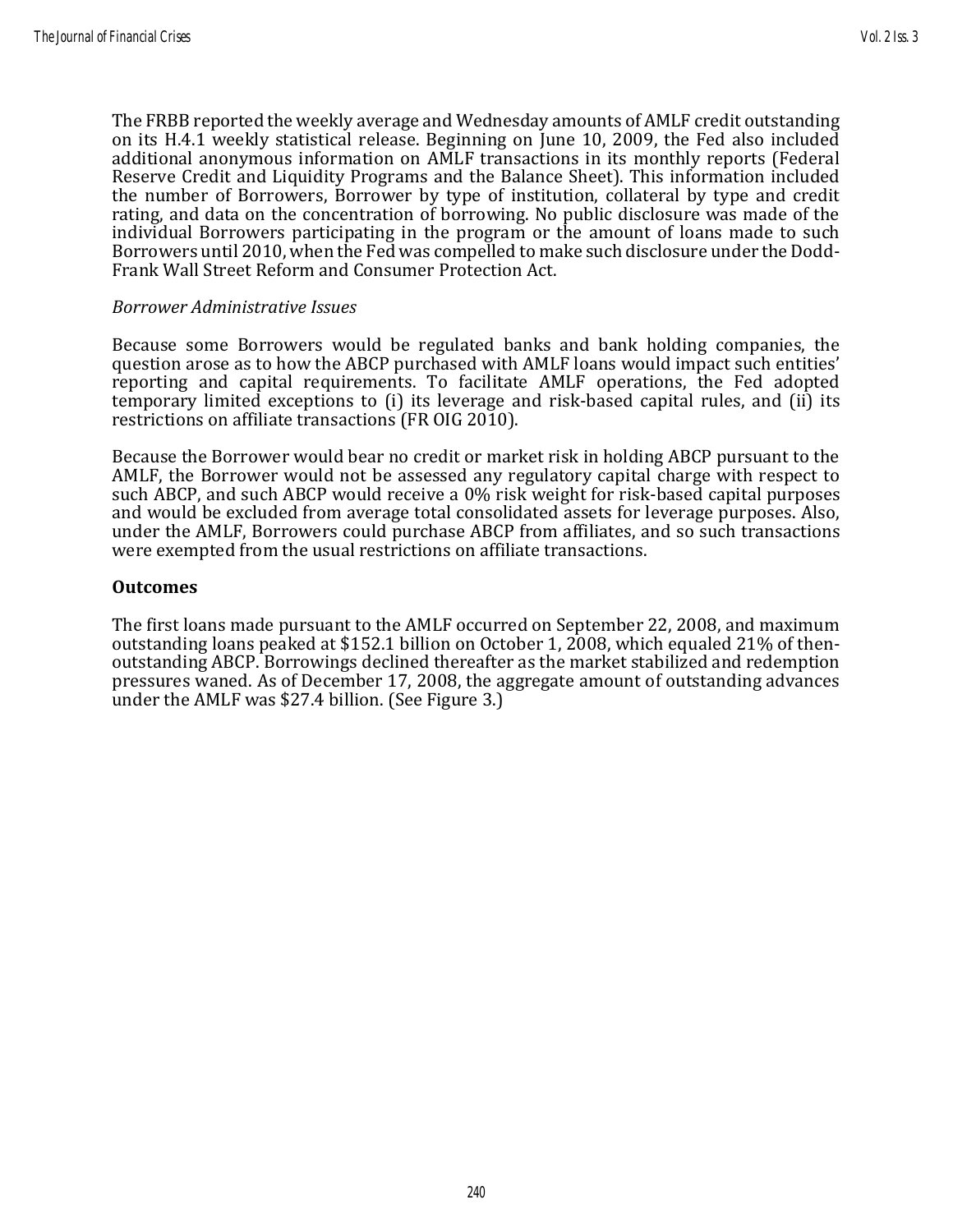

Figure 3: Loans Extended under the AMLF, September 2008-September 2009

*Note: Data are weekly averages, based on the Fed's H.4.1 statistical release. Source: Duygan-Bump et al. 2012.*

There was a bounce of activity from April 24 to May 8, 2009, prior to the government's pending release of its Supervisory Capital Assessment Program (SCAP)*<sup>14</sup>* (also known as the bank stress tests) results. There was the possibility that the tests might result in some ABCP issuers being downgraded, which would have reduced the credit rating of their ABCP and, thus, made such ABCP ineligible for AMLF funding (FR OIG 2010). When the Fed's later review revealed usage by funds that had not likely experienced unusual redemption requests, it was prompted to adopt the redemption threshold as discussed above.

#### *Borrowers, Paper Purchased & MMMFs That Sold*

During the program's tenure, AMLF Borrowers purchased ABCP from 105 MMMFs, or 42% of AMLF-eligible prime MMMFs. The ABCP purchased was issued by 90 out of 170 active ABCP issuers and 47 out of 71 unique ABCP sponsors. The average AMLF loan was \$68 million and had an average maturity of 47 days and a maximum of 168 days (Duygan-Bump et al. 2012).

There were seven Borrowers under the AMLF when viewed on a consolidated group basis,<sup>15</sup> but borrowings were dominated by just two, State Street Corporation and JPMorgan Chase & Co., which borrowed total amounts of \$89 billion and \$111 billion, respectively, or an aggregate of 92% of the amounts lent pursuant to the program (Condon 2011). Other institutions participating in the AMLF included Bank of New York Mellon (BNY Mellon), Citigroup, Bank of America, SunTrust Banks Inc., and Credit Suisse Group AG (AMLF Trans. Data). No institution that asked to borrow was rejected (Condon 2011).

JPMorgan Chase and BNY Mellon used AMLF funds to purchase ABCP from funds run by their own money-management units as well as from other funds. JPMorgan Chase used \$17.6

<sup>14</sup> See Ross 2016 for a detailed description of the SCAP.

<sup>&</sup>lt;sup>15</sup> In some cases, more than one related entity of a holding company was the named Borrower. For example, JPMorgan Chase Bank and JPMorgan Chase Broker Dealer were both Borrowers (AMLF Trans. Data).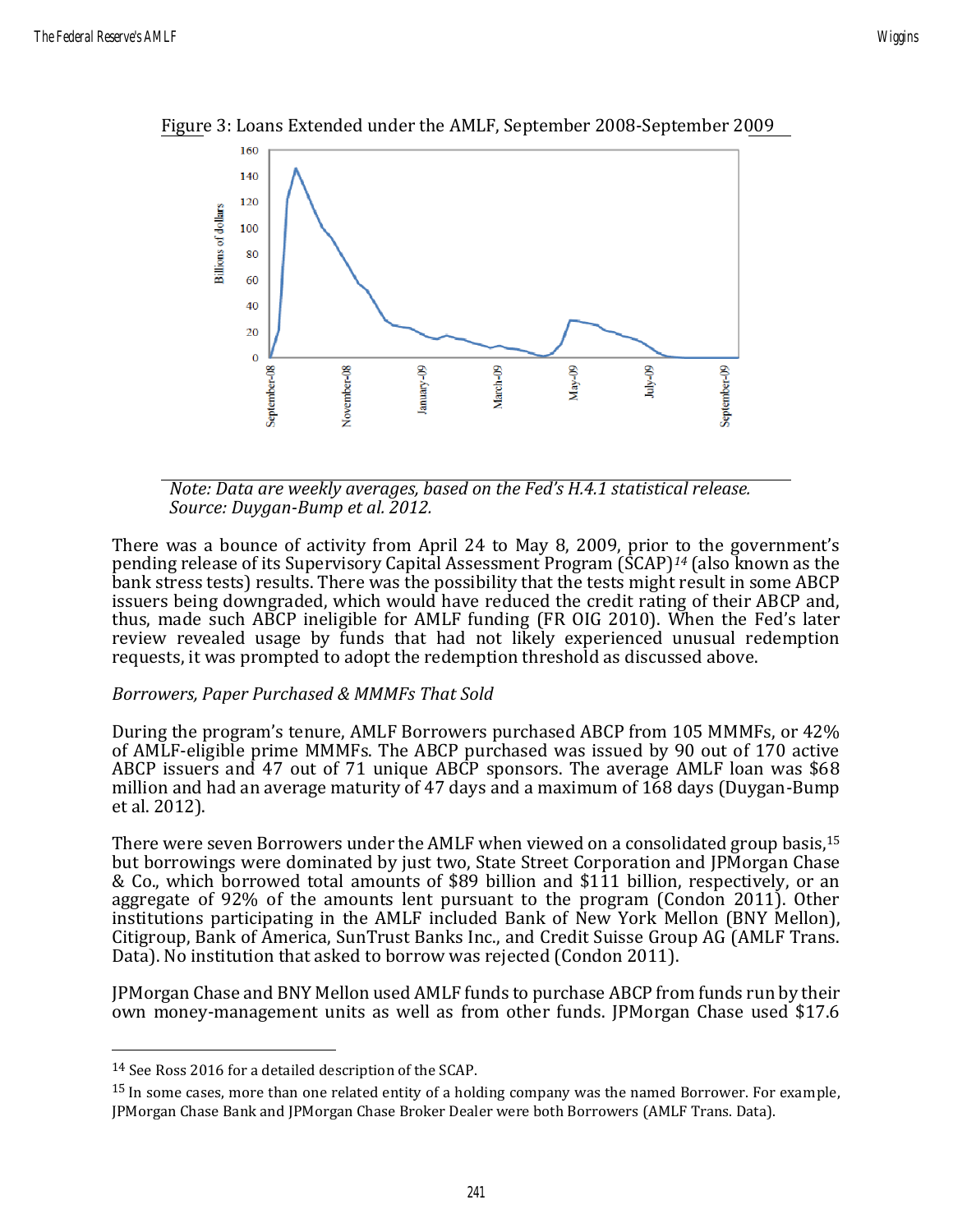billion, or 16% of the total that it borrowed, for this purpose. In BNY Mellon's case, it used \$11.5 billion, or 89% of the \$12.9 billion that it borrowed, to purchase ABCP from its proprietary funds (Condon 2011).

A commentator emphasizes that the main borrowers under AMLF were bank holding companies, and this was crucial in the operations of this program, as the Fed was the sole regulator of them. This meant that the Fed did not have to coordinate with other bank regulators in allowing for regulatory forbearance and other operations.

Vanguard Group Inc. and Legg Mason Inc. were the only money fund providers among the top 10 that did not utilize the AMLF. Not surprisingly, the Reserve Primary Fund was the fund that sold the most ABCP pursuant to the AMLF, selling a total of \$19.4 billion while the fund was liquidating (Condon 2010).

#### *Wind-down and Expiration*

Because of improved market conditions for ABCP (and possibly also the existence of other Fed programs, such as the Commercial Paper Funding Facility (CPFF), *<sup>16</sup>* which also purchased AMLF-eligible ABCP), the last borrowing under the AMLF occurred on May 8, 2009, and matured on August 3, 2009. All loans made under the facility were repaid in full, with interest totaling \$543 million, in accordance with the terms of the facility. The AMLF was originally established with an expiration date of January 30, 2009; however, the Fed extended the program three times, and it finally expired on February 1, 2010.

## **II. Key Design Decisions**

#### **1. The AMLF was established under the Federal Reserve's emergency powers under Section 13(3) of the Federal Reserve Act.**

In establishing the AMLF, the Fed sought to provide liquidity to MMMFs through brokerdealers and bank holding companies. Therefore, it relied on its authority under Section 13(3) of the Federal Reserve Act (FRA) (12 U.S. Code Section 343), which permitted the Board, in unusual and exigent circumstances, to authorize Reserve Banks to extend credit to individuals, partnerships, and corporations that were unable to obtain adequate credit accommodations. In making its determination to invoke Section 13(3), the Fed made note that the MMMF industry held \$3.4 trillion in assets (October 1, 2008), including \$285 billion of the \$840 billion in outstanding ABCP, and cited the significant increase in redemption requests battering the funds at a time when strains in the financial markets made it difficult for them to sell assets:

In ordinary circumstances, MMMFs would have been able to meet these redemption demands by selling assets. At the time of the establishment of the AMLF, however, many money markets were extremely illiquid, and the forced liquidation of assets by MMMFs was placing increasing stress on already strained financial markets. If they continued, such forced sales could depress the price of ABCP and other short-term debt instruments, resulting in further losses to MMMFs and even higher levels of redemptions and a weakening of investor confidence in MMMFs and the financial markets more generally (FR Sect 129 Report AMLF).

<sup>&</sup>lt;sup>16</sup> See Wiggins 2017 for a description of the CPFF.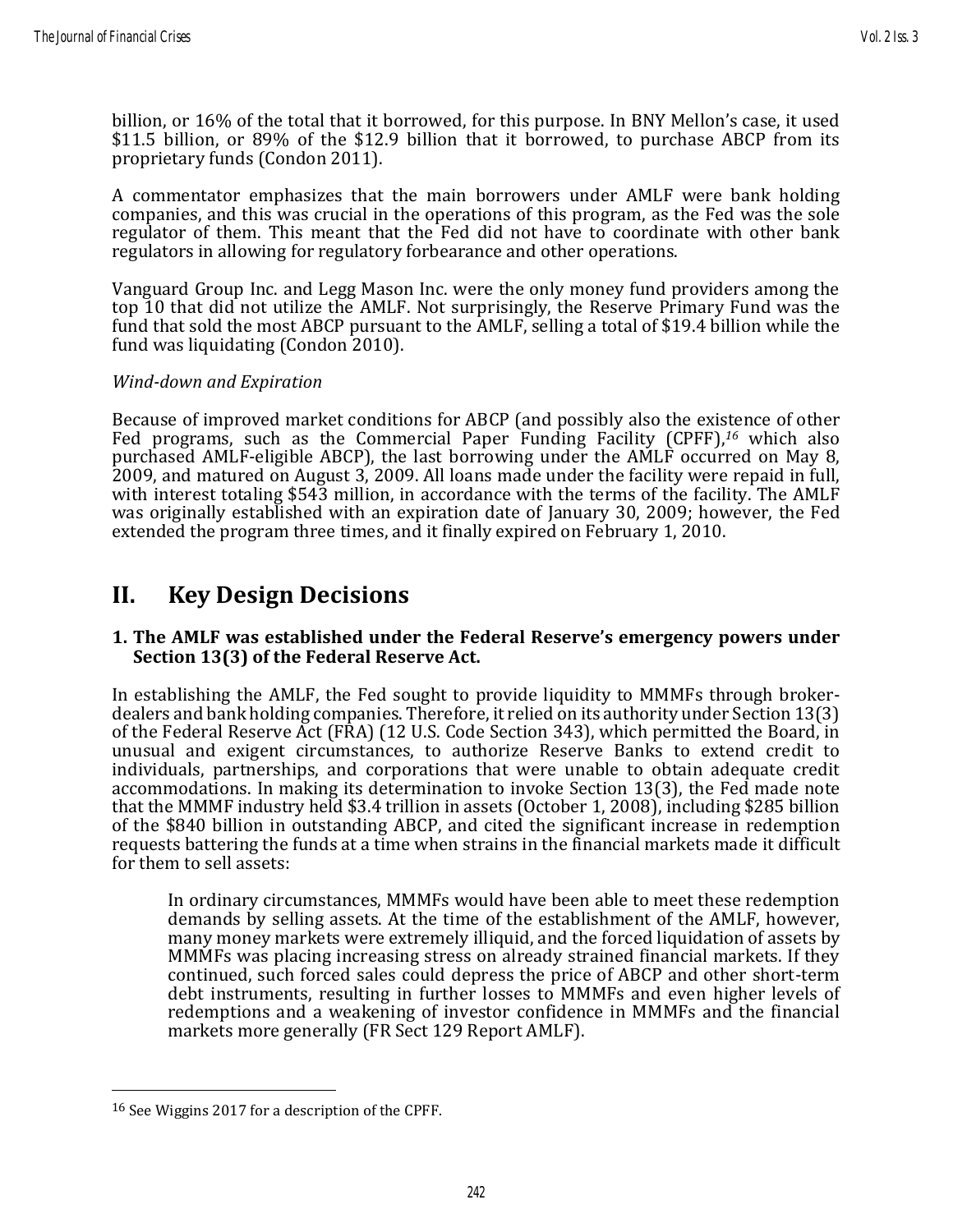#### **2. The AMLF was funded through loans from the Federal Reserve discount window.**

The Fed funded the AMLF with loans from its discount window, extending this lending beyond the entities that it traditionally lent to in that the indirect beneficiaries of the AMLF loans were ultimately understood to be the MMMFs (FR OIG 2010). No special funding authorization other than invoking Section 13(3) was needed. The Fed utilized its standard discount window lending documentation and processes for the AMLF and charged the discount window primary credit lending rate for AMLF loans. Also, as discussed below, funding through the discount window helped facilitate the quick implementation of the program. No other fees were charged for AMLF loans, and no haircut was applied to the ABCP pledged as collateral.

#### **3. The Federal Reserve made loans to depository institutions, broker-dealers, BHCs, and foreign branches that purchased eligible ABCP from MMMFs rather than lend to the fund directly or purchase and hold the ABCP directly.**

Although the Fed had authority under Section 13(3) to lend directly to MMMFs, it did not lend to such entities, and so it did not have established operational relationships with the funds that were to benefit from the AMLF. Additionally, as discussed on page 5 and in footnote 8, fund limitations may have made the funds reluctant or unable to borrow directly from the Fed. Also, the Fed was not authorized to purchase ABCP directly from the funds.

To facilitate quick implementation of the program, the Fed relied on institutions with which it had existing relationships (depository institutions, bank holding companies, and brokerdealers) to act as intermediaries and be the actual Borrowers under the program. It loaned funds to these institutions from its discount window, and they in turn purchased eligible ABCP from eligible MMMFs. The fact that the loans were made at the primary credit lending rate and that the loan maturity matched that of the ABCP reinforced the role of the Borrowers as pass-throughs. As long as the ABCP matured and was paid in full, the borrowers effectively earned the spread between the high rate on the ABCP and the primary credit rate.

#### **4. The Federal Reserve funded the loans from the discount window and relied on existing processes and known entities to quickly implement the AMLF.**

In designing the AMLF, the Fed was faced with providing a remedy quickly for fear that continued stress would jeopardize the ABCP market and MMMF industry, and possibly the broader economy. To achieve this goal in limited time, the Fed utilized depository institutions as intermediaries, its existing discount window processes and documentation, and the Reserve system interbank payment system for the basic infrastructure of the program. Most potential Borrowers would likely already have had in place the required discount window accounts and agreements that would enable them to request advances under the AMLF. If a potential Borrower did not, the Fed further simplified access by permitting such an entity to utilize a depository institution that already had such agreements as a correspondent; executing the discount window agreements was not even necessary. Also, potential Borrowers that were primary dealers participating in the PDCF could rely on that documentation for AMLF borrowing. These decisions enabled the AMLF to become operational in just a weekend.

As a counterpoint, after announcing the AMLF, the Fed implemented the CPFF, which sought to unlock the still-illiquid commercial paper market. For the CPFF, the Fed did establish a special purpose vehicle (SPV) to facilitate the purchase and custody of the CP and ABCP purchased, which were purchased from a wide variety of issuers rather than from a closed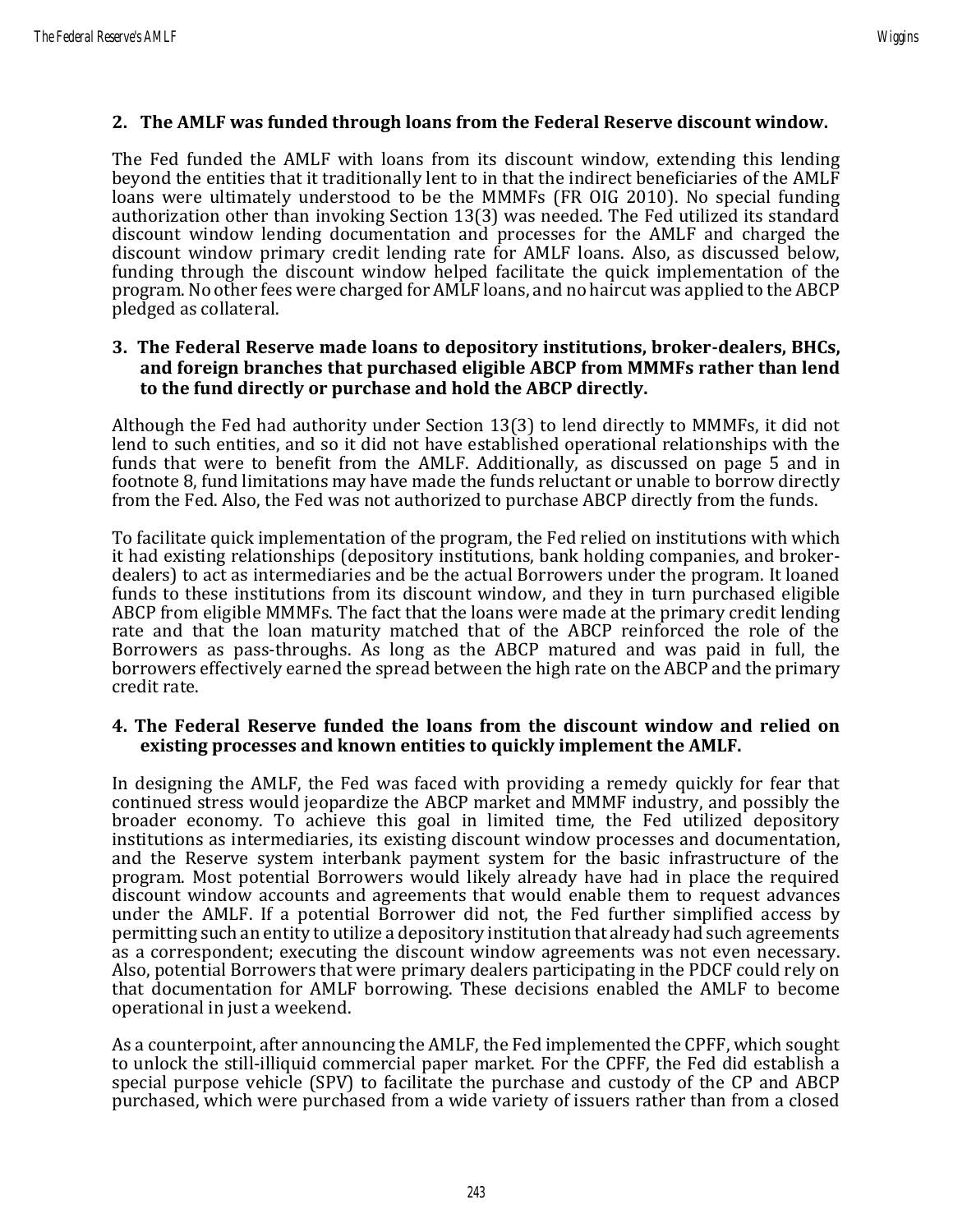class of regulated MMMFs. Further, the CPFF took much longer to structure than the weekend that transpired between the announcement of the AMLF and its first loans and would grow to be much larger than the AMLF.

#### **5. US subsidiaries of foreign entities were permitted to borrow under the AMLF.**

In seeking to encourage wide access and participation, the Fed permitted US subsidiaries of foreign banks that were depository institutions, bank holding companies, or broker-dealers to borrow under the AMLF. Such entities were required to submit slightly different application documents than those required of US entities, but it appears that this was a condition of discount window lending and not unique to AMLF participation. Only Credit Suisse Group AG participated in the AMLF, and the participation was small—just \$240 million, or 0.1% of the total.

A commentator emphasizes that the main borrowers under AMLF were bank holding companies, and this was crucial in the operations of this program, as the Fed was the sole regulator of them. This meant that the Fed did not have to coordinate with other bank regulators in allowing for regulatory forbearance and other operations.

#### **6. Loans under the AMLF were nonrecourse to the Borrower and mirrored the purchase price and maturity of the ABCP that was pledged as collateral.**

The Fed sought to make the AMLF attractive to potential Borrowers so that they would participate, yet it was required to ensure that its loans were properly secured. *<sup>17</sup>* Loans made under the AMLF were fully collateralized, but not over-collateralized. They were nonrecourse to the Borrower if all the requirements in the AMLF Agreement were adhered to; the nonrecourse protection would be forfeited if the agreement was breached (FR website). In the event of a default of the Borrower, the Fed would look to the collateral, the assets underlying the ABCP, and any financial support provided by the issuer of the ABCP. Unlike under many Fed liquidity programs implemented to fight the crisis, no haircut was applied to the ABCP purchased, and thus the amount of the loan, as well as its term, matched the purchase price and the term of the ABCP securing it.

The term of an AMLF loan matched the maturity of the ABCP collateral that was purchased with, and secured, the loan. Allowable terms varied from overnight to 270 days. For Borrowers that were banks and bank holding companies, no advance under the AMLF could extend beyond 120 days. For Borrowers that were not banks, terms could extend up to 270 days. Prepayment of the AMLF loans was not permitted, in whole or in part, except in the event of bankruptcy or receivership of the Borrower.

#### **7. Only certain high-quality ABCP could be pledged as collateral under the AMLF.**

To make the AMLF attractive to potential Borrowers, the credit risk associated with the ABCP was borne by the Fed, which could seize the collateral only in the event of default. The Fed did not vet the underlying issuers of the ABCP that it received as collateral for AMLF loans. To minimize the risk that it undertook, the Fed limited the ABCP that could be pledged as collateral under the AMLF to high-quality ABCP, i.e., that which was:

<sup>17</sup> See FRA Section 13(3), 12 U.S. Code Section 343.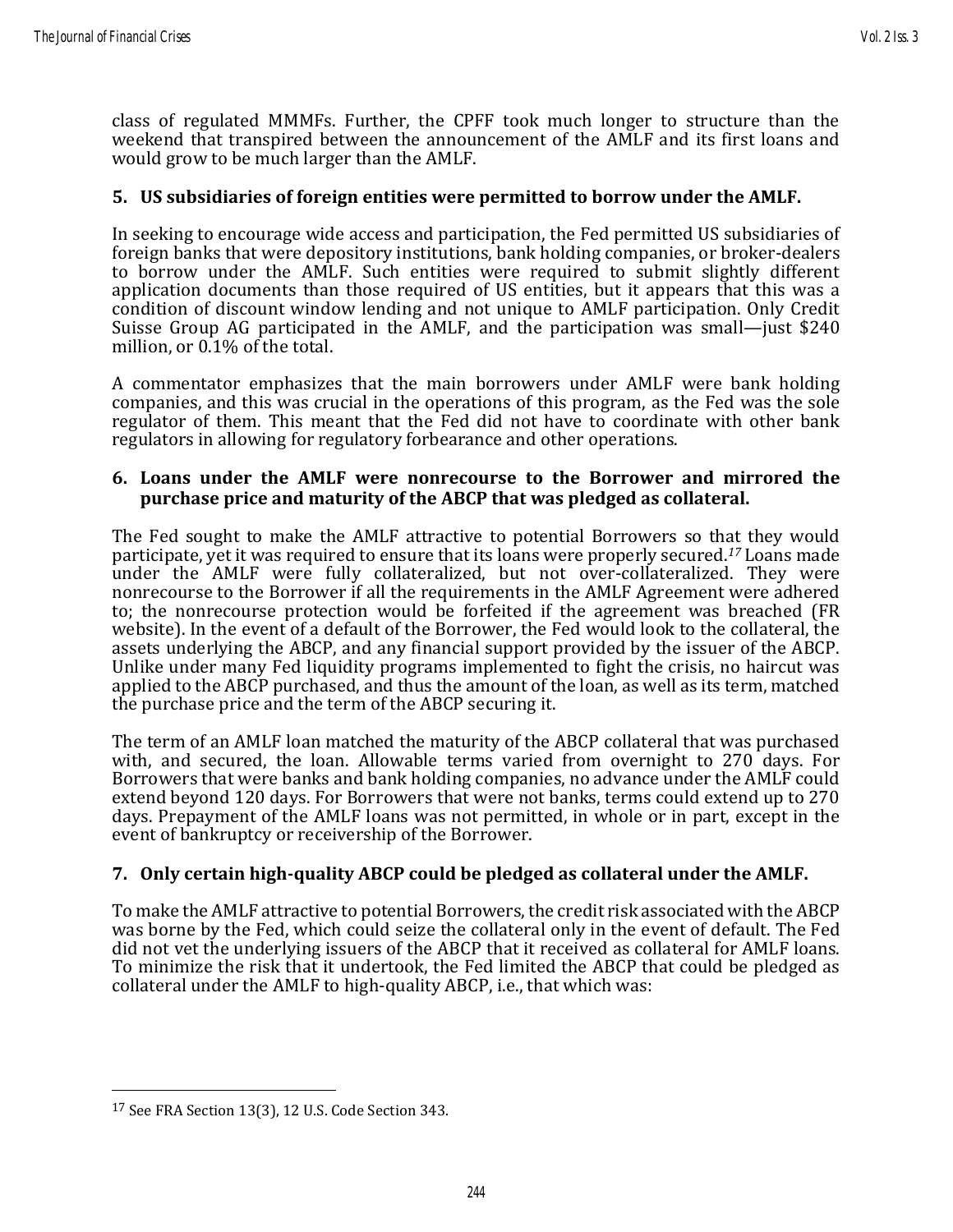• rated A-1/P-1/F1 by at least two Nationally Recognized Statistical Rating Organizations (NRSROs). If rated by only one NRSRO, the ABCP must have been rated within that NRSRO's top rating category.

On April 22, 2009, the criteria for eligible collateral were tightened to require that AMLFeligible ABCP be:

• rated no lower than  $A-1/P-1/F1$  at the time it was pledged. Additionally, paper that was rated A-1/P-1/F1 but was on "negative watch" for downgrade by any major NRSRO was excluded.

In implementing a new program, it might be reasonable to consider this heightened standard. It would also be prudent to consider what impact this higher standard might have on the quantity of potential eligible collateral.

#### **8. The amount of ABCP that any one Borrower could purchase was not limited.**

Unlike some other Fed programs adopted during the crisis, the AMLF was announced without a stated total amount.*<sup>18</sup>* This may have been an indication of the Fed's commitment to do what was needed to avoid another crash of the ABCP market like the one that occurred during the previous summer and to shore up the MMMFs, the collapse of which would have further negative consequences on investors' confidence. Just announcing the program as open-ended might have had an added benefit in that it avoided debate as to whether the amount was sufficient.

Additionally, at no time was the amount of loans that one Borrower could request under the AMLF limited. Ultimately, there were seven Borrowers (on a consolidated basis) under the AMLF, but borrowings were dominated by just two, State Street Corp. (\$89 billion) and JPMorgan Chase & Co. (\$111 billion), which borrowed 92% of the amount lent pursuant to the program.

#### **9. The amount of ABCP that could be purchased from any one MMMF was not limited.**

As a program designed to stabilize the runs experienced by some MMMFs and to prevent another fund from "breaking the buck," the AMLF did not include limits on the amount of ABCP that an MMMF could sell to a Borrower. To do so might have hindered its impact as a backstop since the sufficiency of such a limit could always be questioned. Nor could the Fed be expected to anticipate the amount of ABCP that any one fund might need to sell to meet the unprecedented redemption requests that were occurring. For example, the Reserve Primary Fund sold the most ABCP of any fund pursuant to the AMLF, \$19.4 billion, and still ultimately it had to close.

#### **10. The AMLF was intended for MMMFs that experienced heightened redemption requests.**

Although the AMLF was designed to stabilize the redemption runs experienced by some MMMFs, the program did not originally require representations or proof that the fund had, indeed, experienced such redemptions. A review by the Fed after an early 2009 spurt of

<sup>&</sup>lt;sup>18</sup> One measure of the program's potential magnitude is that on September 17, 2008, two days before the program was announced, there was \$765.5 billion in ABCP outstanding. If one assumes that MMMFs held 34% of this amount (the percentage of ABCP the MMMFs held at the end of year 2007), the total would be \$260 billion [\(FR OIG 2010\)](http://oig.federalreserve.gov/reports/FRS_Lending_Facilities_Report_final-11-23-10_web.pdf).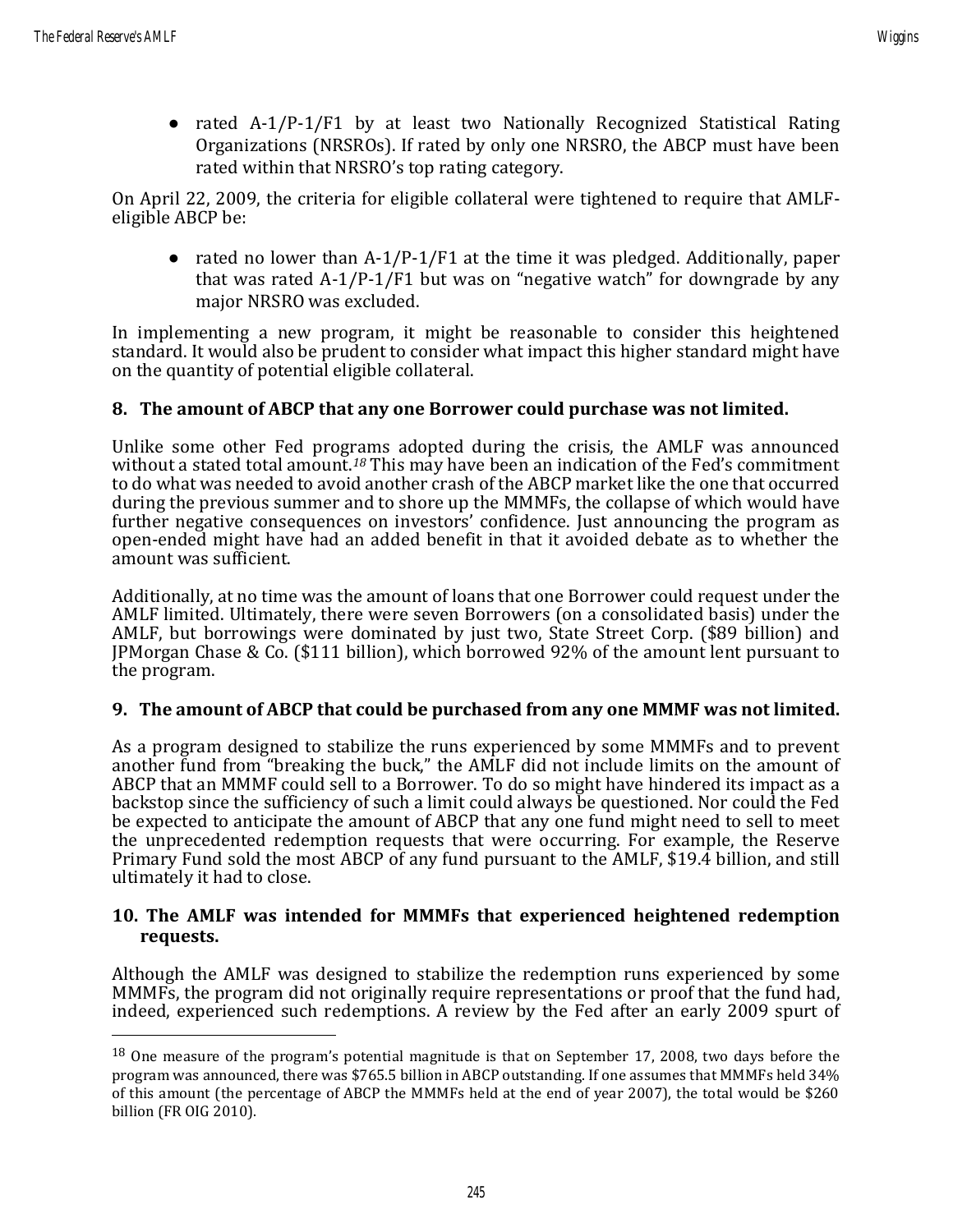borrowing, when redemptions had returned to normal, revealed that some funds might be using the program for other than its intended purposes (FR OIG 2010). To fine-tune the program and restrict future funding to those MMMFs that were in fact facing unusual redemptions, on June 25, 2009, the Fed added a requirement that eligible ABCP pledged as collateral had to be purchased from an MMMF that had experienced *massive outflows* (5% of net assets in one day or 10% of net assets in five days or less) within the five-day period prior to the purchase. By (i) including a specific definition and a clear calculation method and (ii) requiring a certificate from the fund's Transfer Agent to support its claim of massive outflows, the Fed created a clear and objective process for determining when the redemption threshold was met that fostered the AMLF's goals. After the change, the AMLF was unused. In creating a new program like the AMLF, one might consider including a similar redemption threshold and standard from the start.

#### **11.The AMLF provided MMMFs a period in which to consider whether to sell ABCP to address redemptions.**

As originally implemented, an MMMF could decide to sell ABCP pursuant to the AMLF a few days or weeks after it (presumably) experienced high redemption requests, making it somewhat questionable how closely the sale of the ABCP was tied to funding the redemptions. With the adoption of the redemption threshold, funds were compelled to make the decision to utilize the program within five days after the event triggering eligibility. In this way, the program retained some flexibility—funds could wait a few days to see if redemptions naturally declined—while also more closely aligning its usage with the heightened redemptions to which it was intended to respond.

#### **12.The Fed exercised regulatory forbearance in exempting participating banks and bank holding companies from relevant capital standards and restrictions on affiliate transactions.**

Because some Borrowers would be regulated banks and bank holding companies, the question arose as to how the ABCP purchased with AMLF loans would impact such entities' reporting and capital requirements. To facilitate AMLF operations, the Fed adopted temporary limited exceptions to (i) its leverage and risk-based capital rules, and (ii) its restrictions on affiliate transactions. These exemptions were put in place the same day the AMLF was launched (FR OIG 2010).

A commentator emphasizes that the main borrowers under AMLF were bank holding companies, and this was crucial in the operations of this program, as the Fed was the sole regulator of them. This meant that the Fed did not have to coordinate with other bank regulators in allowing for regulatory forbearance and other operations.

Because the Borrower would bear no credit or market risk in holding ABCP pursuant to the AMLF, the Borrower would not be assessed any regulatory capital charge with respect to such ABCP, and such ABCP would receive a 0% risk weight for risk-based capital purposes and would be excluded from average total consolidated assets for leverage purposes. Also, under the AMLF, Borrowers could purchase ABCP from affiliates, and so such transactions were exempted from the usual restrictions on affiliate transactions under Section 23A of the FRA.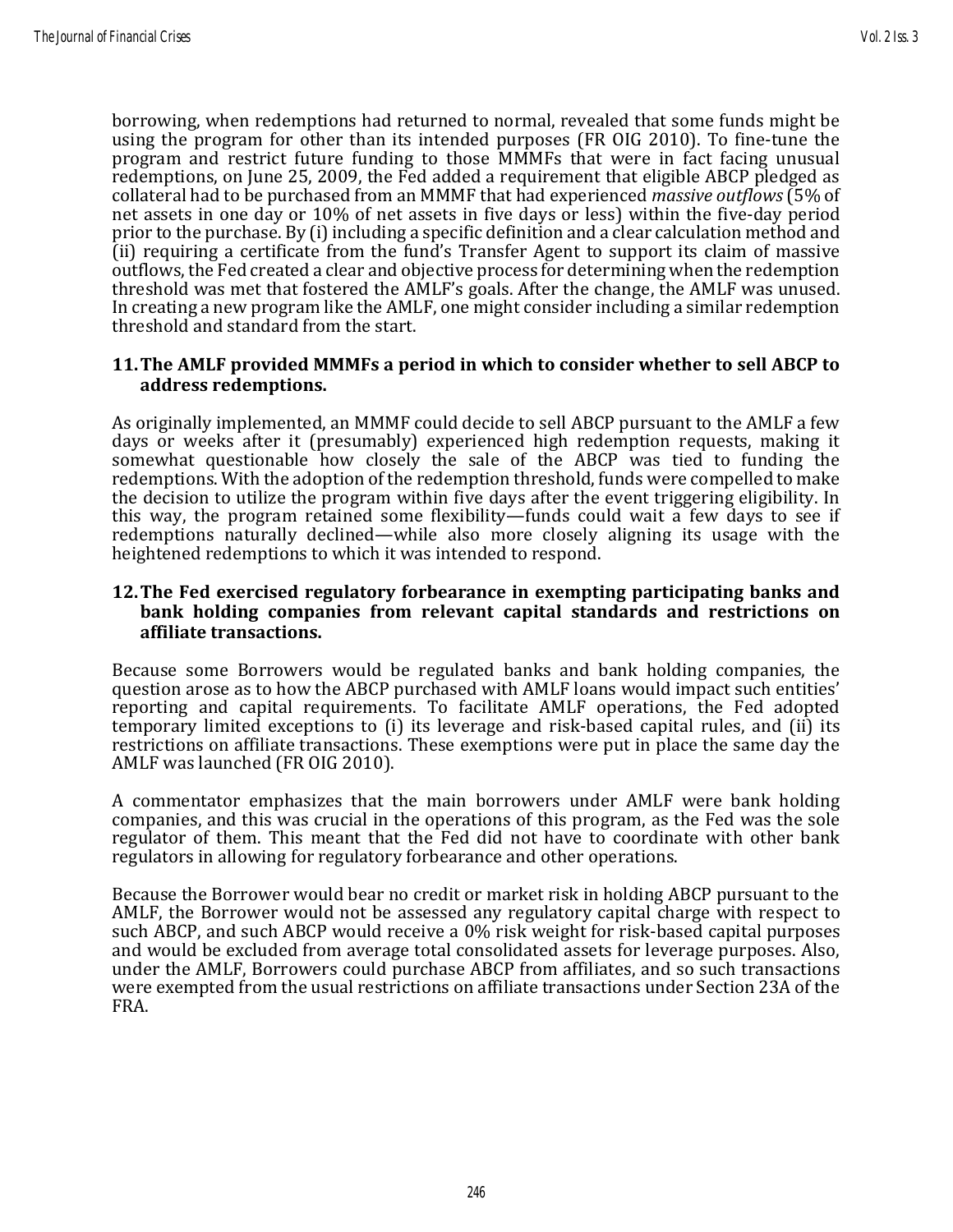## **III. Evaluation**

The AMLF has generally been viewed as a factor in helping to stabilize the MMMFs as they coped with redemption requests and with providing liquidity to the ABCP market, although there have been some criticisms.

A study by a group from the Fed and FRBB has commented favorably on the facility. Using detailed data, Duygan-Bump et al. (2012) concluded that the AMLF helped stabilize asset outflows from money market funds, with greater reductions in outflows occurring at funds that held more eligible collateral. The study shows that yields on eligible ABCP decreased significantly relative to yields on comparable but ineligible paper. The authors, however, also conclude that the lack of haircuts on collateral securing the AMLF loans created an incentive for MMMFs to use their riskiest eligible ABCP for the facility.

Once individualized data regarding the AMLF was released in 2010, the program was criticized for not utilizing a bidding process to determine Borrowers, some of whom earned significant amounts from their AMLF borrowings. For example, State Street reported earning \$75.6 million on the \$89 billion of ABCP that it purchased pursuant to the program. JPMorgan also earned an estimated \$93 million with respect to the \$111 billion in ABCP that it purchased, some of it from its own funds. Controversy centered on these amounts being earned from acting purely as a pass-through while the Fed bore all the risk of the investments (Condon 2011).

Commenting on such arguments in 2011, William Nelson, a Fed official, said that urgency was a factor and that at the time, the Fed was responding to a "national emergency." "Had we implemented the program with less-attractive terms, we would have risked falling short in our effort to stop the run on money-market mutual funds and seeing a far worse financial crisis" (Condon 2011).

Also in 2011, Brian Reid, Chief Economist of the Investment Company Institute, a trade group for MMMFs, favorably reviewed the program, saying that "[the] AMLF was critical in restoring liquidity and confidence to the commercial-paper market. . . Money-market funds turned from net sellers of commercial paper into net buyers after the Fed launched the program" (Condon 2011*).*

It must also be noted, however, that several factors make it difficult to isolate any specific impact that the AMLF had on reviving the CP markets. During the crisis, many fund sponsors provided significant assistance to their funds, taking advantage of separate 23A exemptions. Some of these may have "broken the buck" without such aid (Brady, Anadu, and Cooper 2012). Also, the Temporary Guarantee, CPFF, and the Money Market Investor Funding Facility (MMIFF),<sup>19</sup> all programs that were directed at providing liquidity to and stabilizing the MMMFs and CP market, were coexistent with the AMLF, which experienced its greatest usage near its inception.

<sup>&</sup>lt;sup>19</sup> The MMIFF was a companion Section13 (3) program designed to also provide liquidity to the MMMFs. Under the MMIFF, the Fed would provide loans to a series of SPVs established by the private sector, which would in turn use these funds, along with funds from the issuance of ABCP, to purchase eligible money market instruments (certificates of deposit, bank notes, and commercial paper) from eligible money market investors, including MMMFs. Although no loans were issued under the MMIFF, it cannot conclusively be said that its availability did not have an impact on the market. (See Wiggins MMIFF Intervention when complete.).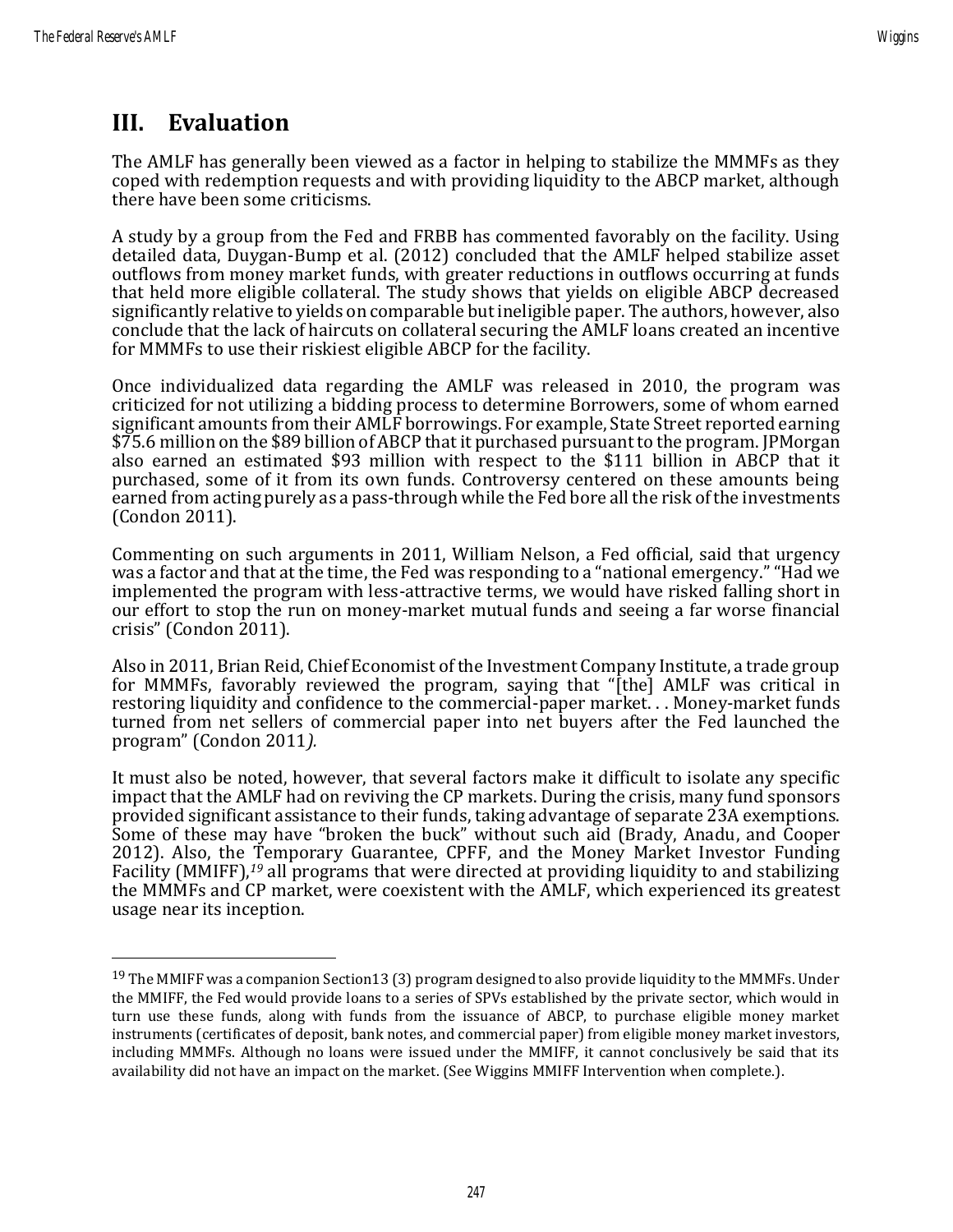Significantly, the CPFF, which would grow to be one of the Fed's largest crisis-fighting programs, made its first purchases on October 27, 2008; at the time, utilization of the AMLF was decreasing after an initial spurt of usage. By the end of the year, the total value of commercial paper purchased under the CPFF equaled \$335 billion, out of which one-third was ABCP (\$110 billion) (Wiggins 2017). Aside from one small stint of activity during spring 2009, the AMLF remained generally unused as the ABCP that it financed matured.

### **IV. References**

12 U.S. Code §343 (Federal Reserve Act §13(3)), as amended. https://ypfsresourcelibrary.blob.core.windows.net/fcic/YPFS/USCODE-2010-title12chap3-subchapIX-sec343.pdf.

12 U.S. Code § 347b (a) (Federal Reserve Act §10B), as amended. https://ypfsresourcelibrary.blob.core.windows.net/fcic/YPFS/USCODE-2011-title12 chap3-subchapIX-sec347.pdf.

17 C.F.R. § 270.2a-7 (SEC Rule 2a-7), as amended. https://ypfsresourcelibrary.blob.core.windows.net/fcic/YPFS/CFR-2017-title17-vol4 sec270-2a-7.pdf.

Adrian, Tobias, Karin J. Kimbrough, and Dina Marchioni. 2010. The Federal Reserve's Commercial Paper Funding Facility, FRB of New York Staff Report No. 423, April 1, 2010. https://ypfsresourcelibrary.blob.core.windows.net/fcic/YPFS/SSRN-id1532323.pdf.

Board of Governors of the Federal Reserve System, AMLF Transaction Data. https://ypfsresourcelibrary.blob.core.windows.net/fcic/YPFS/amlf.xls.

—, Federal Reserve System Monthly Report on Credit and Liquidity Programs and the<br>1009). Sheet (June Balance Sheet (June 2009). https://ypfsresourcelibrary.blob.core.windows.net/fcic/YPFS/monthlyclbsreport200906\_ 0.pdf.

Minutes, September 19, 2008. [FOMC Minutes, September 19, 2008]. https://ypfsresourcelibrary.blob.core.windows.net/fcic/YPFS/Fed\_Discount\_Window\_200 8\_07\_13.pdf.

———, Minutes, October 3, 2008. https://ypfsresourcelibrary.blob.core.windows.net/fcic/YPFS/Fed\_Discount\_Window\_200 8\_07\_13.pdf.

———, Office of Inspector General. The Federal Reserve's Section 13(3) Lending Facilities to Support Overall Market Liquidity: Function, Status, and Risk Management. (November 2010). [FR OIG 2010]. https://ypfsresourcelibrary.blob.core.windows.net/fcic/YPFS/FRS\_Lending\_Facilities\_Rep ort\_final-11-23-10\_web.pdf.

———, Periodic Report Pursuant to Section 129(b) of the Emergency Economic Stabilization Act of 2008: Update on Outstanding Lending Facilities Authorized by the Board Under Section 13(3) of the Federal Reserve Act. December 29, 2008. [Section 129(b) Report] https://ypfsresourcelibrary.blob.core.windows.net/fcic/YPFS/129periodicupdate.pdf.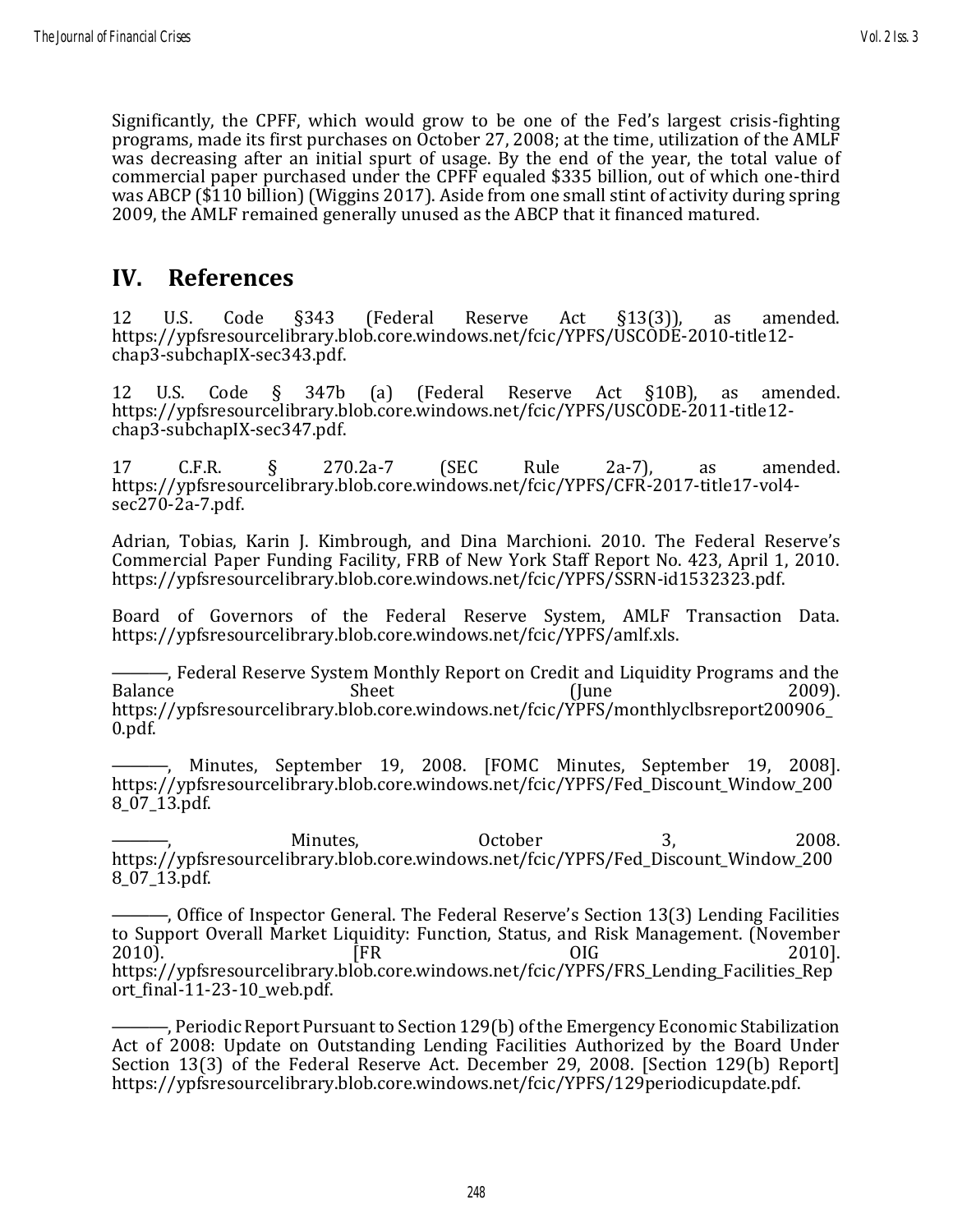———, Press Release, June 25, 2009. https://ypfsresourcelibrary.blob.core.windows.net/fcic/YPFS/Federal%20Reserve%20Bo ard%20-

%20Federal%20Reserve%20announces%20extensions%20of%20and%20modifications %20to%20a%20number%20of%20its%20liquidity%20programs.pdf.

———, Website. Regulatory Reform: Asset-Backed Commercial Paper Money Market Mutual Fund Liquidity Eacility (AMLF). https://ypfsresourcelibrary.blob.core.windows.net/fcic/YPFS/FRB\_%20Asset-Backed%20Commercial%20Paper%20Money%20Market%20Mutual%20Fund%20Liquidi ty%20Facility%20(AMLF).pdf.

Brady, Steffanie A., Ken E. Anadu, and Nathaniel R. Cooper. 2012. The Stability of Prime Money Market Mutual Funds: Sponsor Support from 2007 to 2011, Federal Reserve Bank of Boston, Risk and Analysis Unit, Working Paper RPA12-3 (August 12, 2012). https://ypfsresourcelibrary.blob.core.windows.net/fcic/YPFS/Brady\_Anadu\_Cooper\_The\_S tability of Prime Money Market Mutual Funds.pdf.

Condon, Christopher. 2010. "Reserve Primary Tops Users of Fed Aid to Money Funds." www.bloomberg.com, December 12, 2010. https://ypfsresourcelibrary.blob.core.windows.net/fcic/YPFS/Bloomberg%20PDF.pdf.

———, "Fed Made State Street Profitable as Money-Fund Middleman in '08." https://ypfsresourcelibrary.blob.core.windows.net/fcic/YPFS/Bloomberg%20page%202 %20PDF.pdf.

Duygan-Bump, Burcu, Patrick M. Parkinson, [Eric S. Rosengren,](http://www.bostonfed.org/about/president/rosengren.htm) Gustavo A. Suarez, and Paul S. Willen. 2012. "How Effective Were the Federal Reserve Emergency Liquidity Facilities? Evidence from the Asset-Backed Commercial Paper Money Market Mutual Fund Liquidity Facility." *Journal of Finance*. (February 21, 2012). https://ypfsresourcelibrary.blob.core.windows.net/fcic/YPFS/Duygan,%20Burcu%20et% 20al%20How%20Effective%20Were%20The%20FRS%20Emergency%20Liquidity%20Fa cilities%20Evidence%20from%20the%20Asset%20Backed%2002-21-2012.pdf

Federal Reserve Discount Window. Asset-Backed Commercial Paper (ABCP) Money Market Mutual Fund (MMMF) Liquidity Facility (AMLF or "the Facility"): Frequently Asked Questions and Answers. Updated February 5, 2010. [AMLF FAQs] https://ypfsresourcelibrary.blob.core.windows.net/fcic/YPFS/Asset-Backed-Commercial-Paper-ABCP-Money-Market-Mutual-Fund-MMMF-Liquidity-Facility-AMLF-or-the-Facility- .pdf.

–, Asset-Backed Commercial Paper (ABCP) Money Market Mutual Fund (MMMF) Liquidity Facility: Terms and Conditions. Updated February 5, 2010. [AMLF T&Cs] https://ypfsresourcelibrary.blob.core.windows.net/fcic/YPFS/Asset-Backed-Commercial-Paper-ABCP-Money-Market-Mutual-Fund-MMMF-Liquidity-Facility-Terms-and-Conditions.pdf.

McNamara, Christian. 2016. Temporary Guarantee Program for Money Market Funds, YPFS Case 2016. https://ypfsresourcelibrary.blob.core.windows.net/fcic/YPFS/sites\_default\_files\_private\_C ases\_YPFS\_Temporary-Guarantee-Program-for-Money-Market-Funds-13Jan16-v1.pdf.

Ross, Chase. 2016. Supervisory Capital Assessment Program (SCAP), YPFS Case Study 2016. https://som.yale.edu/case/2016/supervisory-capital-assessment-program.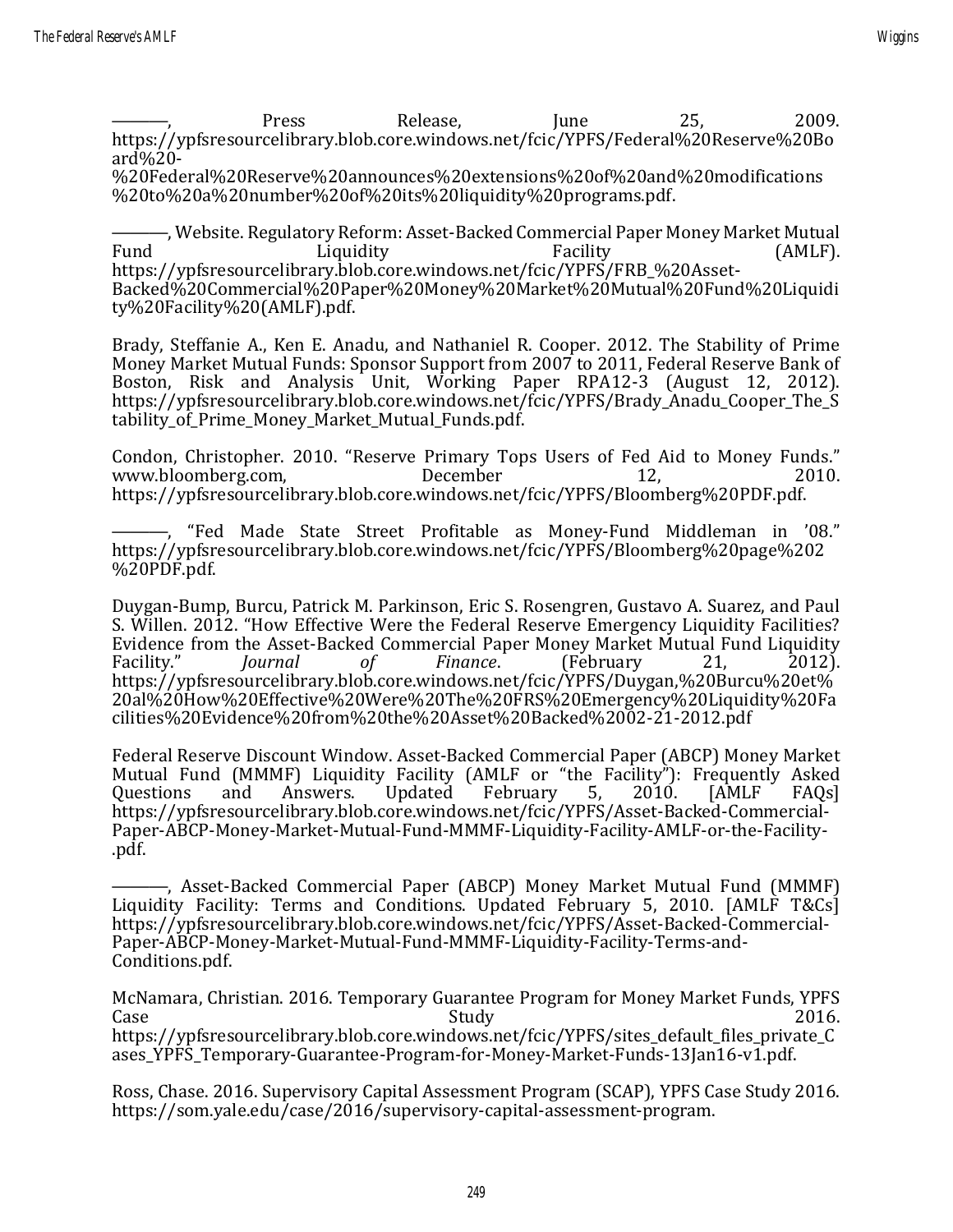US Department of the Treasury. Treasury Announces Temporary Guarantee Programs for<br>
Money Market Funds. Press Release. September 29, 2008. Money Market Funds, Press Release, September 29, 2008. https://ypfsresourcelibrary.blob.core.windows.net/fcic/YPFS/2008%209%2029%20Trea sury%20Announces%20Temporary%20Guarantee%20Program%20for%20Money%20M arket%20Funds.pdf.

Wiggins, Rosalind Z. 2017. Commercial Paper Funding Facility, YPFS Case Study 2017. https://ypfsresourcelibrary.blob.core.windows.net/fcic/YPFS/Wiggins%20Commercial%2 0Paper%20Funding%20Facility%20(US%20GFC)%2020-03-18%20PD%20(1).pdf

——— and Andrew Metrick. 2016. Federal Reserve Crisis Response B: Lending & Credit Programs for Primary Dealers, YPFS Case Study 2015-1B-v1, 2016). https://ypfsresourcelibrary.blob.core.windows.net/fcic/YPFS/FRS%20Wiggins,%20Rosali nd%20Andrew%20Metrick%20Federal%20Reserve%20Programs%20For%20Dealers%2 0t%2002-01-2016.pdf.

——— and Andrew Metrick. 2016. Federal Reserve Crisis Response D: Commercial Paper Market Facilities (Wiggins and Metrick, YPFS Case Study 2015-1D-v1, 2016). https://som.yale.edu/case/2015/the-federal-reserve-s-financial-crisis-response-dcommercial-paper-market-facilities.

## **V. Key Program Documents**

#### **Summary of Program**

[AMLF: Frequently Asked Questions and Answers, Updated February 5, 2010](https://www.frbdiscountwindow.org/Home/GeneralPages/Asset-Backed-Commercial-Paper-ABCP-Money-Market-Mutual-Fund-MMMF-Liquidity-Facility-AMLF-or-the-Facility-) – *Federal Reserve Discount Window webpage providing details regarding the rules and requirements of applying for eligibility and participating in the AMLF*. https://ypfsresourcelibrary.blob.core.windows.net/fcic/YPFS/Asset-Backed-Commercial-Paper-ABCP-Money-Market-Mutual-Fund-MMMF-Liquidity-Facility-AMLF-or-the-Facility- .pdf.

[AMLF: Program Terms and Conditions: Updated February 5, 2010](https://www.frbdiscountwindow.org/Home/GeneralPages/Asset-Backed-Commercial-Paper-ABCP-Money-Market-Mutual-Fund-MMMF-Liquidity-Facility-Terms-and-Conditions) – *Federal Reserve Discount Window webpage outlining the basic terms of the AMLF*. https://ypfsresourcelibrary.blob.core.windows.net/fcic/YPFS/Asset-Backed-Commercial-Paper-ABCP-Money-Market-Mutual-Fund-MMMF-Liquidity-Facility-Terms-and-Conditions.pdf.

#### **Implementation Documents**

ABCP MMMF Liquidity Facility Request Form – *Form required to be submitted by the Borrower identifying specific details regarding (i) the collateral to be purchased, (ii) the MMMFs that it was being purchased from, and (iii) after June 26, 2009, share confirmation information from the MMMF's transfer agent to satisfy the redemption threshold.* <sup>20</sup>

AMLF Advance Request Form – *Form submitted by the Borrower to request an advance under the AMLF, specifying information regarding the Borrower, the ABCP, and the MMMF.* <sup>21</sup>

<sup>&</sup>lt;sup>20</sup> Document is referred to in the research but not yet located.

<sup>&</sup>lt;sup>21</sup> Document is referred to in the research but not yet located.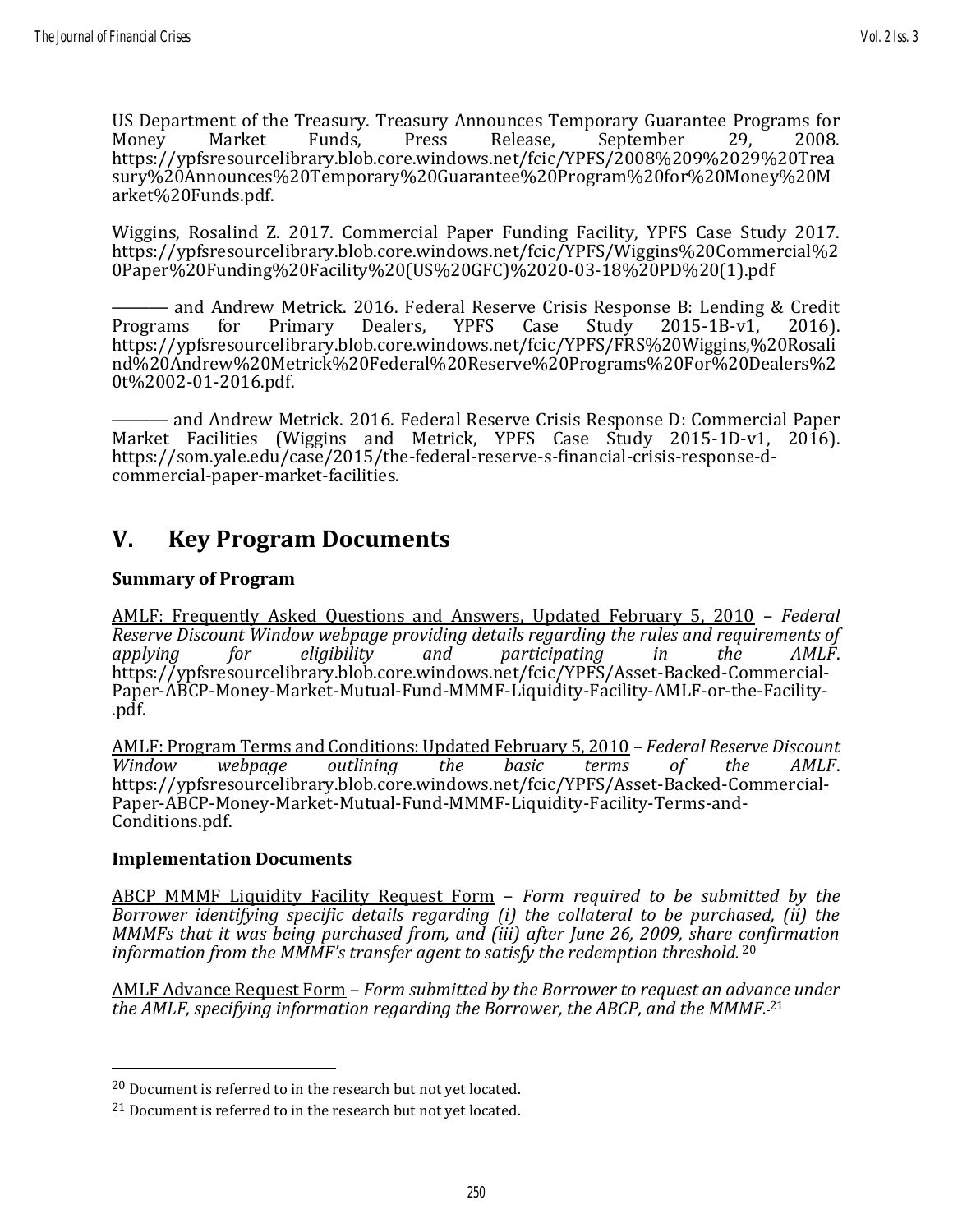AMLF Form of Letter Agreement – *As of June 29, 2009, this form of letter agreement, which tracks specific terms of the AMLF, had to be executed by new Borrowers seeking to participate in the AMLF as evidence of the institution's acceptance of the terms and conditions of the AMLF. This document included a form for designating an agent/correspondent for payment.* https://ypfsresourcelibrary.blob.core.windows.net/fcic/YPFS/mmmfloa.pdf.

Appendix 3—Application Package for US Borrowers. *Application materials for US borrowers to participate in the program.*

Appendix 4—Application Package for Branches or Agencies of Non-US Borrowers – *Documents that need to be completed by a non-US borrower to participate in the program. Similar to the documents required by US borrowers.*

Application Instructions – *Federal Reserve webpage providing terms, instructions, and documents to be adhered to and executed by issuers seeking to qualify to access the discount window, a condition for AMLF eligibility.* https://ypfsresourcelibrary.blob.core.windows.net/fcic/YPFS/Required%20Agreements.p df.

Letter of Agreement to Correspondent Credit and Payment Agreement (Appendix 5) – *Letter agreement pursuant to which a Borrower that does not have a Federal Reserve account selects a correspondent to receive discount window advances and make payments on its behalf.*

Operating Circular No. 10: Lending – *Federal Reserve circular providing substantive terms and instructions on how an entity may obtain advances from, incur obligations to, or pledge collateral to obtain a loan from a Federal Reserve bank. Includes, among other documents, the following:*

https://ypfsresourcelibrary.blob.core.windows.net/fcic/YPFS/Operating%20Circular%20 no.%2010%2007-16-2013.pdf

Transfer Agent Certification – *Form completed by an MMMF's transfer agent to verify compliance with the redemption threshold; submitted with the AMLF Advance Request Form.*<sup>22</sup>

#### **Legal/Regulatory Guidance**

Minutes of September 19, 2008 – *FOMC Minutes adopting and authorizing the AMLF and related rule changes.* https://ypfsresourcelibrary.blob.core.windows.net/fcic/YPFS/Fed\_Discount\_Window\_200 8\_07\_13.pdf.

SEC Rule 2a-7 (17 C.F.R. § 270.2a-7) – *SEC rule governing MMMFs.* https://ypfsresourcelibrary.blob.core.windows.net/fcic/YPFS/CFR-2017-title17-vol4 sec270-2a-7.pdf.

Section 13(3) of the Federal Reserve Act (12 USC §343) – *Section of the Federal Reserve act that embodies the Fed's emergency authority.* https://ypfsresourcelibrary.blob.core.windows.net/fcic/YPFS/USCODE-2010-title12 chap3-subchapIX-sec343.pdf.

<sup>22</sup> Document is referred to in the research but not yet located.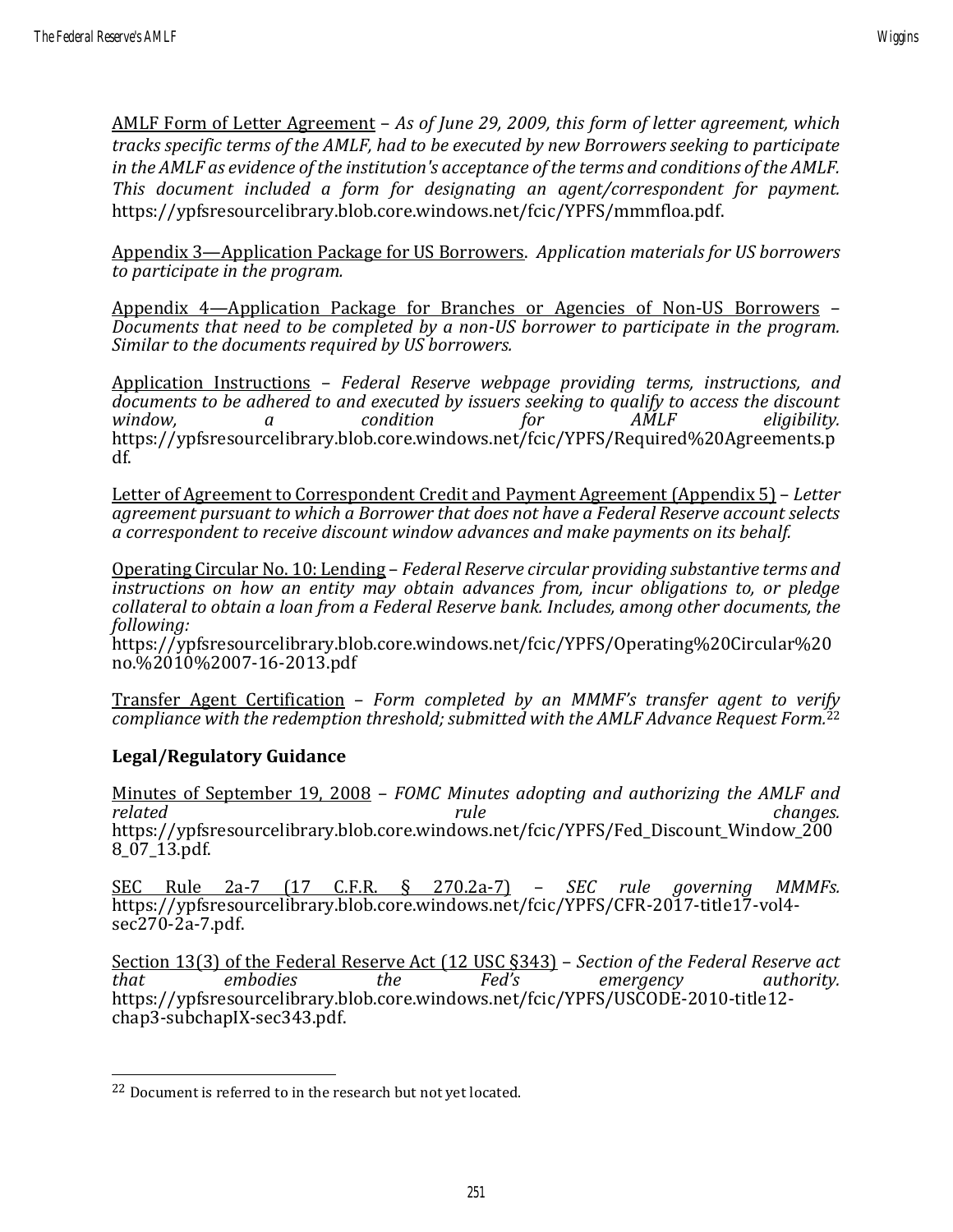Section 10B of the Federal Reserve Act (12 USC §347(b) (a)) – *Section of the Federal Reserve Act that embodies the Fed's power to lend to depository institutions.* https://ypfsresourcelibrary.blob.core.windows.net/fcic/YPFS/USCODE-2011-title12 chap3-subchapIX-sec347.pdf.

#### **Press Releases/Announcements**

Federal Reserve Board announces the adoption of two final rules providing temporary limited exceptions from (i) the Board's leverage and risk-based capital rules for bank holding companies and state member banks and (ii) sections 23A and 23B of the Federal Reserve Act, which establish certain restrictions on and requirements for transactions between a bank and its affiliates, in order to facilitate lending under the AMLF (01/30/2009). *Press release about the Federal Reserve's final rules pertaining to the AMLF.* https://ypfsresourcelibrary.blob.core.windows.net/fcic/YPFS/Federal%20Reserve%20Bo ard%20-

%20Board%20announces%20final%20rules%20pertaining%20to%20the%20Asset-Backed%20Commercial%20Paper%20Money%20Market%20Fund%20Liquidity%20Facil ity%20(AMLF).pdf.

Federal Reserve Board announces the creation of the AMLF (09/19/2008). *Press release announcing new liquidity measures.* https://ypfsresourcelibrary.blob.core.windows.net/fcic/YPFS/Federal%20Reser ve%20Board%20-

%20Federal%20Reserve%20Board%20announces%20two%20enhancements%20to%20i ts%20programs%20to%20provide%20liquidity%20to%20markets.pdf.

Federal Reserve Board announces the extension, through October 30, 2009, of five liquidity facilities, including the AMLF (02/03/2009).

https://ypfsresourcelibrary.blob.core.windows.net/fcic/YPFS/Federal%20Reserve%20Bo  $\text{ard}$ %20-

%20Federal%20Reserve%20announces%20extension%20through%20October%2030,% 202009,%20of%20its%20existing%20liquidity%20programs%20that%20were%20sched uled%20to%20expire%20on%20April%2030,%202009.pdf.

Federal Reserve Board announces extensions of, and modifications to, several of its liquidity programs, including the AMLF, to February 1, 2010, and implements a redemption threshold test under the AMLF (06/25/2009). *Press release announcing Federal Reserve liquidity program* 

*extensions.*https://ypfsresourcelibrary.blob.core.windows.net/fcic/YPFS/Federal%20Rese rve%20Board%20-

%20Federal%20Reserve%20announces%20extensions%20of%20and%20modifications %20to%20a%20number%20of%20its%20liquidity%20programs.pdf.

Federal Reserve Board extends the AMLF through April 30, 2009 (12/02/2008). *Press release announcing Federal Reserve liquidity program extensions.* https://ypfsresourcelibrary.blob.core.windows.net/fcic/YPFS/Federal%20Rese rve%20Board%20-

%20Federal%20Reserve%20announces%20the%20extension%20of%20three%20liquidit y%20facilities%20through%20April%2030,%202009.pdf.

Federal Reserve Board releases a statement from its January 26-27 FOMC meeting confirming the upcoming expiration of several liquidity facilities, including the AMLF, in light of improved economic conditions (01/27/2010). P*ress release announcing the expiration of Federal Reserve liquidity programs.*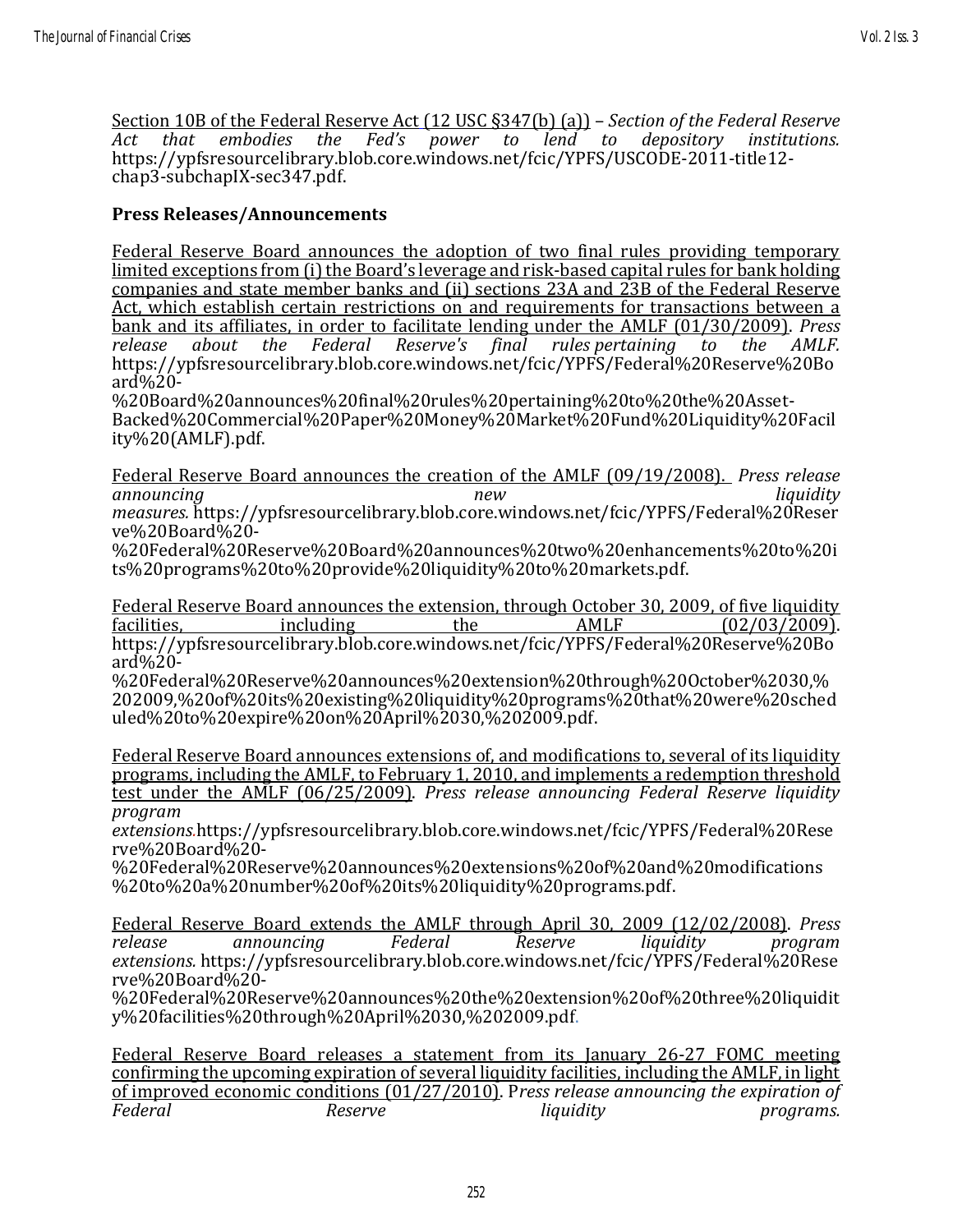https://ypfsresourcelibrary.blob.core.windows.net/fcic/YPFS/Federal%20Reserve%20Bo ard%20-%20FOMC%20statement.pdf.

#### **Media Stories**

Fed Made State Street Profitable as Money-Fund Middleman in '08 (www.bloomberg.com, 08/23/2011) – *Article discussing the usage of the AMLF focusing on the Borrowers.* https://ypfsresourcelibrary.blob.core.windows.net/fcic/YPFS/Bloomberg%20page%202 %20PDF.pdf.

Reserve Primary Tops Users of Fed Aid to Money Funds (www.bloomberg.com, 12/01/2010) – *Article discussing the usage of the AMLF focusing on MMMFs.* https://ypfsresourcelibrary.blob.core.windows.net/fcic/YPFS/Bloomberg%20PDF.pdf.

Rushing to Save Money-Market Funds (www.money/cnn.com, 09/19/2008) – *Article discussing the Treasury Department's guarantee and the two Federal reserve programs aimed at stabilizing MMMFs.* https://ypfsresourcelibrary.blob.core.windows.net/fcic/YPFS/CNN.pdf.

#### **Key Academic Papers**

Federal Reserve Crisis Response D: Commercial Paper Market Facilities (Wiggins and Metrick 2016) – *Case study examining the programs adopted by the Federal Reserve during the 2007-2009 financial crisis to address the disrupted commercial paper market.* https://som.yale.edu/case/2015/the-federal-reserve-s-financial-crisis-response-dcommercial-paper-market-facilities.

Federal Reserve Liquidity Provision during the Financial Crisis of 2007-2009 (Fleming 2012) – *Paper provides an overview of the various Federal Reserve lending programs, including the AMLF.*

https://ypfsresourcelibrary.blob.core.windows.net/fcic/YPFS/Annual%20Review%20of% 20Financial%20Economics.pdf.

How Effective Were the Federal Reserve Emergency Liquidity Facilities? Evidence from the Asset-Backed Commercial Paper Money Market Mutual Fund Liquidity Facility (Duygan-Bump, Burcu, et al. 2012) – *Paper provides analysis of detailed AMLF data to examine impact.* https://ypfsresourcelibrary.blob.core.windows.net/fcic/YPFS/Duygan,%20Burcu%20et% 20al%20How%20Effective%20Were%20The%20FRS%20Emergency%20Liquidity%20Fa cilities%20Evidence%20from%20the%20Asset%20Backed%2002-21-2012.pdf.

#### **Reports/Assessments**

AMLF Transaction Data – *Data files regarding loans made pursuant to the AMLF are available at the Federal Reserve website at ⎯* https://ypfsresourcelibrary.blob.core.windows.net/fcic/YPFS/amlf.xls.

Domestic Open Market Operations During 2008 (01/2009) – *A report prepared for the FR FOMC by the Markets Group of the FRBNY discussing various lending programs, including the AMLF.*

https://ypfsresourcelibrary.blob.core.windows.net/fcic/YPFS/FRBNY\_Domestic\_Open\_Ma rket Operations 01 2009.pdf.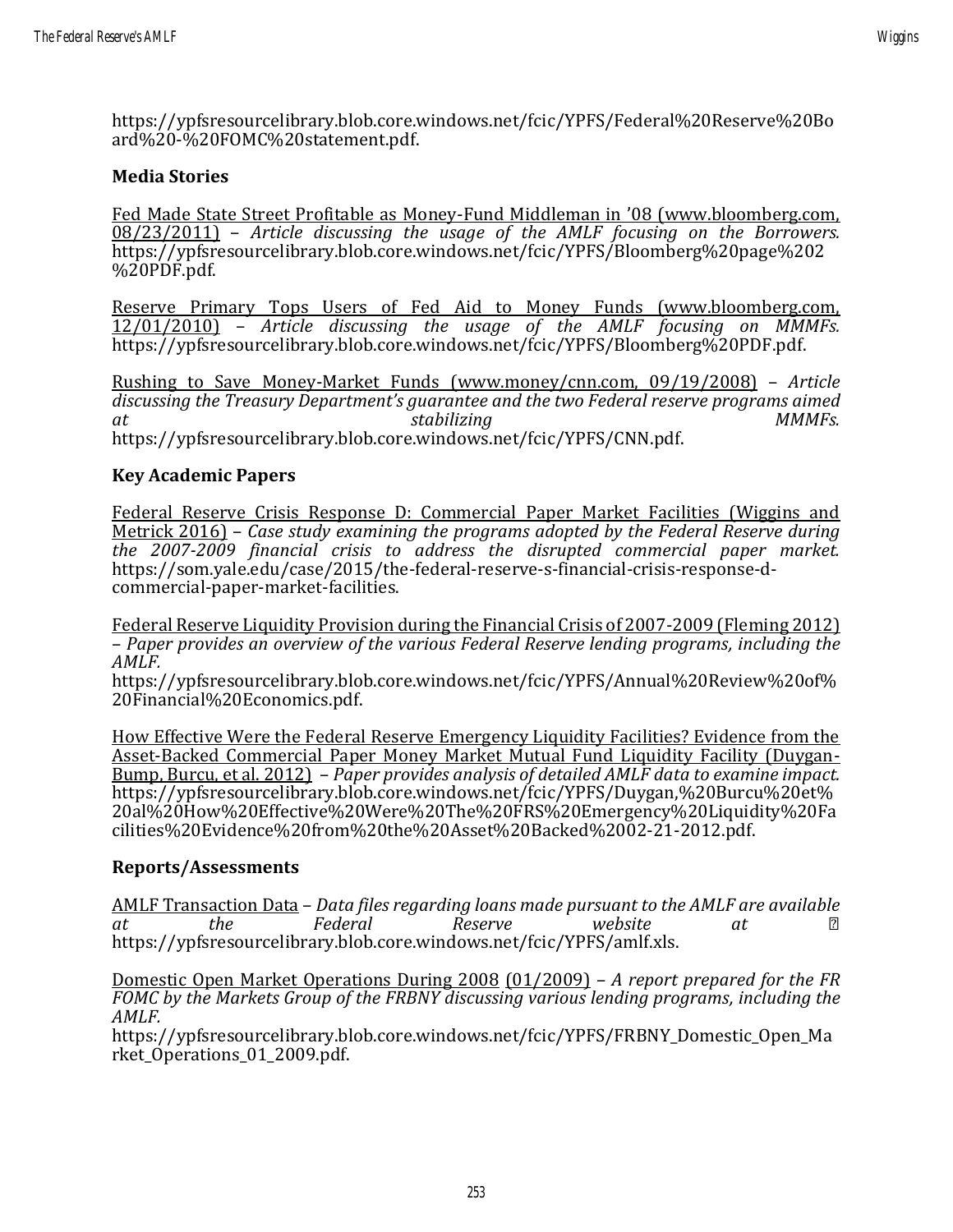Domestic Open Market Operations During 2009 (01/2010) – *A report prepared for the FR FOMC by the Markets Group of the FRBNY discussing various lending programs, including the AMLF.* https://ypfsresourcelibrary.blob.core.windows.net/fcic/YPFS/FRBNY\_OMO\_09.pdf.

Domestic Open Market Operations During 2010 (03/2011) – *A report prepared for the FR FOMC by the Markets Group of the FRBNY discussing various lending programs, including the AMLF.* https://ypfsresourcelibrary.blob.core.windows.net/fcic/YPFS/FRBNY\_OMO\_10.pdf.

Federal Reserve Bank of Boston Financial Statements – *Financial Statements as of and for the Years Ended December 31, 2009 and 2008, and Independent Auditors' Report; includes information regarding the AMLF.* https://ypfsresourcelibrary.blob.core.windows.net/fcic/YPFS/BSTBostonfinstmt2009.pdf.

Federal Reserve Board 95th Annual Report, 2008 – *Compilation of policy actions taken by the FR Board, minutes of the FOMC meetings, and litigation occurring in 2008, which includes*  mentions of  $\qquad \qquad$  of  $\qquad \qquad$  the  $\qquad \qquad$  AMLF. https://ypfsresourcelibrary.blob.core.windows.net/fcic/YPFS/FRB\_%2095th%20Annual% 20Report,%202008.pdf.

Federal Reserve Board Monthly Reports on Credit and Liquidity Programs and the Balance Sheet – *Report of the FR Board prepared from June 2009 to August 2012 as part of its efforts to enhance transparency in connection with its lending and financial stability programs. After August 2012, similar information was published in the "Quarterly Report on Federal Reserve Balance Sheet Developments."* https://ypfsresourcelibrary.blob.core.windows.net/fcic/YPFS/Federal%20Reserve%20Bo ard%20-

%20Monthly%20Report%20on%20Credit%20and%20Liquidity%20Programs%20and%2 0the%20Balance%20Sheet.pdf.

OIG Report (11/2010) – *Report prepared by the Fed Office of Inspector General that discusses the function and status of the various Fed lending programs, including the AMLF, and which identifies the risks in each facility.* https://ypfsresourcelibrary.blob.core.windows.net/fcic/YPFS/FRS\_Lending\_Facilities\_Rep ort final- $11-23-10$  web.pdf.

Periodic Report Pursuant to Section 129 of the EESA (11/03/2008) – *Fed report specifically addressing the AMLF. Report is updated by the later, general, Section 129 reports.* https://ypfsresourcelibrary.blob.core.windows.net/fcic/YPFS/129amlf.pdf.

Periodic Report Pursuant to Section 129 of the EESA (12/29/2008) – *Fed report updating the status of outstanding lending facilities authorized under Section 13(3).* https://ypfsresourcelibrary.blob.core.windows.net/fcic/YPFS/Periodic%20Report%20Pur suant%20to%20Section%20129(b)%20of%20the%20Emergency%20Economic%20Stabil ization%20Act%20of%202008\_Update%20on%20Outstanding%20Lending%20Facilities %20Authorized%20by%20the%20Board%20Under%20Section%2013(3)%20of%20the %20Federal%20Reserve%20Act,%20December%2029,%202008.pdf.

Periodic Report Pursuant to Section 129 of the EESA (02/25/2009) – *Fed report updating the status of outstanding lending facilities authorized under FRA §13(3).* https://ypfsresourcelibrary.blob.core.windows.net/fcic/YPFS/129periodicupdate0225200 9.pdf.

Periodic Report Pursuant to Section 129 of the EESA (06/26/2009) – *Fed report updating the status of outstanding lending facilities authorized under FRA §13(3).*